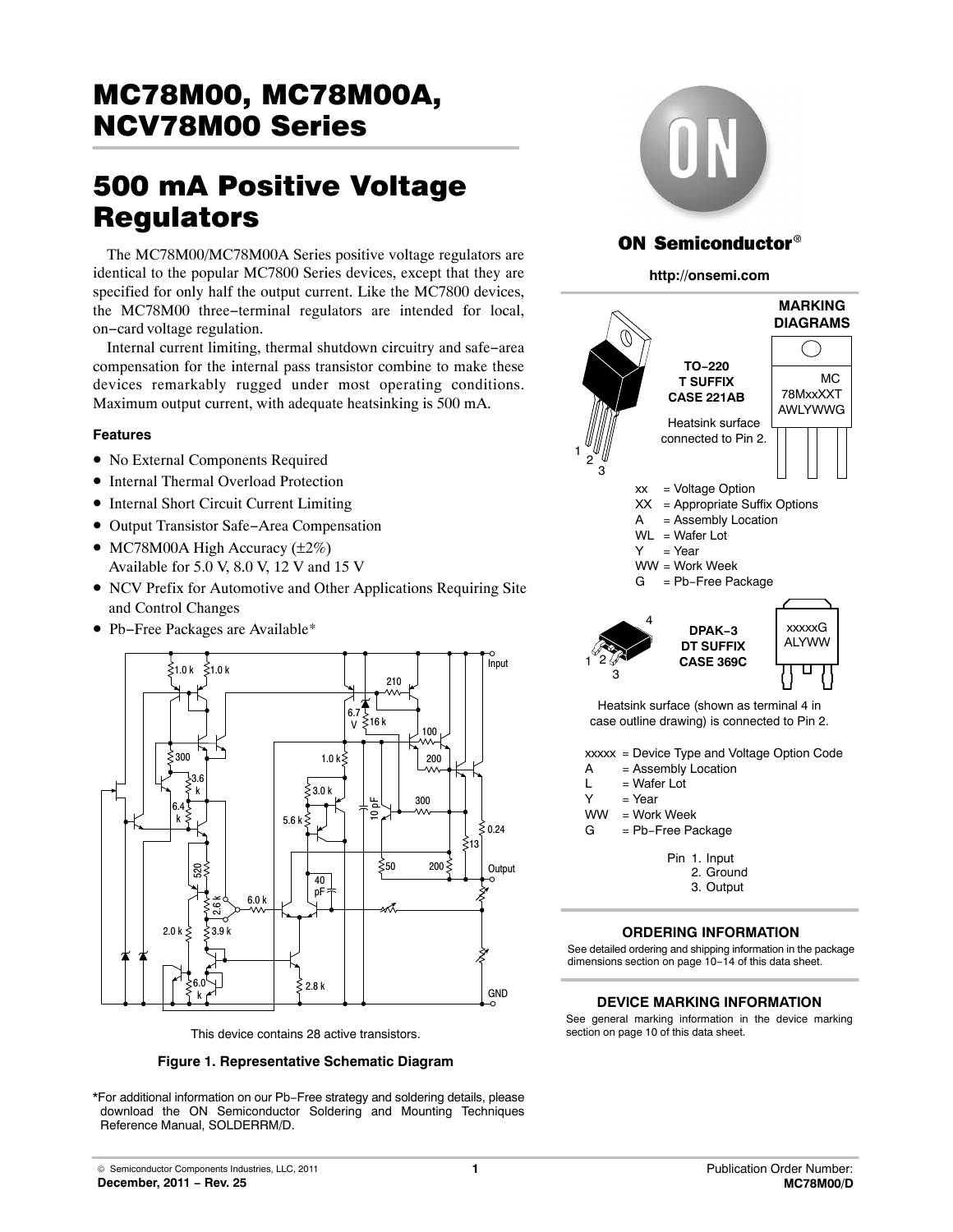| Rating                                 | Symbol               | Value              | Unit          |
|----------------------------------------|----------------------|--------------------|---------------|
| Input Voltage (5.0 V-18 V)             | $V_{1}$              | 35                 | Vdc           |
| $(20 V - 24 V)$                        |                      | 40                 |               |
| Power Dissipation (Package Limitation) |                      |                    |               |
| Plastic Package, T Suffix              |                      |                    |               |
| $T_A = 25^{\circ}C$                    | $P_D$                | Internally Limited |               |
| Thermal Resistance, Junction-to-Air    | $\theta$ JA          | 70                 | $\degree$ C/W |
| Thermal Resistance, Junction-to-Case   | $\theta$ JC          | 5.0                | $\degree$ C/W |
| Plastic Package, DT Suffix             |                      |                    |               |
| $T_A = 25^{\circ}C$                    | $P_D$                | Internally Limited |               |
| Thermal Resistance, Junction-to-Air    | $\theta$ JA          | 92                 | $\degree$ C/W |
| Thermal Resistance, Junction-to-Case   | $\theta_{\text{JC}}$ | 5.0                | $\degree$ C/W |
| Operating Junction Temperature Range   | $T_{\text{J}}$       | $+150$             | $^{\circ}$ C  |
| Storage Temperature Range              | $T_{\text{stg}}$     | $-65$ to $+150$    | $^{\circ}C$   |

Stresses exceeding Maximum Ratings may damage the device. Maximum Ratings are stress ratings only. Functional operation above the Recommended Operating Conditions is not implied. Extended exposure to stresses above the Recommended Operating Conditions may affect device reliability.

1. This device series contains ESD protection and exceeds the following tests: Human Body Model 2000 V per MIL−STD−883, Method 3015.

Machine Model Method 200 V.

**MC78M05C/AC/B/AB, NCV78M05AB/B ELECTRICAL CHARACTERISTICS** (V<sub>I</sub> = 10 V, I<sub>O</sub> = 350 mA, T<sub>J</sub> = T<sub>low</sub> to T<sub>high</sub>, P<sub>D</sub> ≤ 5 W, unless otherwise noted) (Note 2)

| 5 W, unless otherwise noted) (Note 2) |  |  |
|---------------------------------------|--|--|
|---------------------------------------|--|--|

| <b>Characteristics</b>                                                                                                                                                                             | Symbol                | Min                      | <b>Typ</b> | Max                      | Unit     |
|----------------------------------------------------------------------------------------------------------------------------------------------------------------------------------------------------|-----------------------|--------------------------|------------|--------------------------|----------|
| Output Voltage $(T_J = 25^{\circ}C)$<br>MC78M05B/MC78M05C/NCV78M05B<br>MC78M05AB/MC78M05AC/NCV78M05AB                                                                                              | $V_{\rm O}$           | 4.8<br>4.9               | 5.0<br>5.0 | 5.2<br>5.1               | Vdc      |
| Output Voltage Variation<br>$(7.0 \text{ Vdc} \le V_1 \le 20 \text{ Vdc}, 5.0 \text{ mA} \le I_0 \le 350 \text{ mA})$<br>MC78M05B/MC78M05C/NCV78M05B<br>MC78M05AB/MC78M05AC/NCV78M05AB             | $V_{\Omega}$          | 4.75<br>4.80             | -          | 5.25<br>5.20             | Vdc      |
| Line Regulation<br>$(T_J = 25^{\circ}C, 7.0 \text{ Vdc} \le V_I \le 25 \text{ Vdc}, I_O = 200 \text{ mA})$                                                                                         | Regline               |                          | 3.0        | 50                       | mV       |
| Load Regulation<br>$(T_1 = 25^{\circ}C, 5.0 \text{ mA} \leq I_0 \leq 500 \text{ mA}$<br>$(T_1 = 25^{\circ}C, 5.0 \text{ mA} \le I_0 \le 200 \text{ mA})$                                           | Regload               |                          | 20<br>10   | 100<br>50                | mV       |
| Input Bias Current $(T_1 = 25^{\circ}C)$                                                                                                                                                           | $I_{IB}$              | $\overline{\phantom{0}}$ | 3.2        | 6.0                      | mA       |
| Quiescent Current Change<br>$(8.0 \text{ Vdc} \le V_1 \le 25 \text{ Vdc}, I_Q = 200 \text{ mA})$<br>$(5.0 \text{ mA} \leq I_{\Omega} \leq 350 \text{ mA})$                                         | $\Delta I_{IB}$       |                          | -          | 0.8<br>0.5               | mA       |
| Output Noise Voltage ( $T_A = 25^{\circ}$ C, 10 Hz $\leq f \leq 100$ kHz)                                                                                                                          | $V_n$                 | $\overline{\phantom{0}}$ | 40         | $\equiv$                 | $\mu$ V  |
| Ripple Rejection<br>$(IO = 100$ mA, f = 120 Hz, 8.0 V $\leq$ V <sub>I</sub> $\leq$ 18 V)<br>$(IO = 300$ mA, f = 120 Hz, 8.0 $\leq$ V <sub>1</sub> $\leq$ 18 V, T <sub>J</sub> = 25 <sup>o</sup> C) | <b>RR</b>             | 62<br>62                 | 80         | $\qquad \qquad -$        | dB       |
| Dropout Voltage<br>$(T_{.1} = 25^{\circ}C)$                                                                                                                                                        | $V_I - V_O$           | $\qquad \qquad -$        | 2.0        | $\qquad \qquad -$        | Vdc      |
| Short Circuit Current Limit (T <sub>J</sub> = 25°C, V <sub>I</sub> = 35 V)                                                                                                                         | $\log$                | $\overline{\phantom{0}}$ | 350        | $\overline{\phantom{0}}$ | mA       |
| Average Temperature Coefficient of Output Voltage<br>$(IO = 5.0$ mA)                                                                                                                               | $\Delta V_O/\Delta T$ | $\equiv$                 | ±0.2       |                          | $mV$ /°C |
| Peak Output Current<br>$(T_1 = 25^{\circ}C)$                                                                                                                                                       | $I_{\rm O}$           | -                        | 700        |                          | mA       |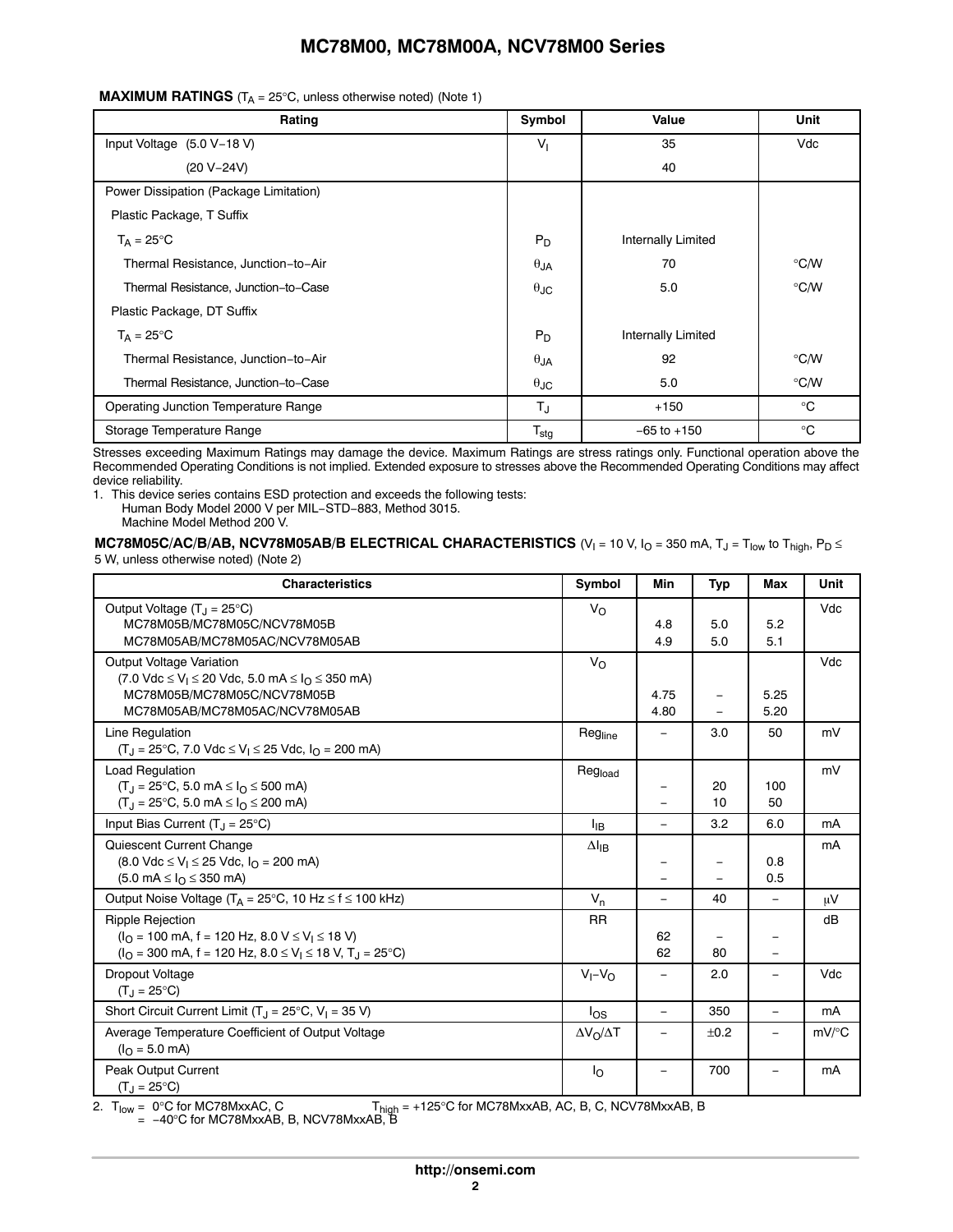**MC78M06C/B ELECTRICAL CHARACTERISTICS**  $(V_1 = 11 \ V_2$ ,  $I_0 = 350 \ mA_2$ ,  $T_3 = T_{low}$  to  $T_{high}$ ,  $P_D \le 5.0 \ W_2$ , unless otherwise noted) (Note 3)

| <b>Characteristics</b>                                                                                   | Symbol                | Min                      | Typ  | Max                      | Unit     |
|----------------------------------------------------------------------------------------------------------|-----------------------|--------------------------|------|--------------------------|----------|
| Output Voltage $(T_1 = 25^{\circ}C)$                                                                     | $V_{\Omega}$          | 5.75                     | 6.0  | 6.25                     | Vdc      |
| Output Voltage Variation                                                                                 | V <sub>O</sub>        | 5.7                      |      | 6.3                      | Vdc      |
| $(8.0 \text{ Vdc} \le V_1 \le 21 \text{ Vdc}, 5.0 \text{ mA} \le I_0 \le 350 \text{ mA})$                |                       |                          |      |                          |          |
| <b>Line Regulation</b>                                                                                   | Regline               |                          | 5.0  | 50                       | mV       |
| $(T_1 = 25^{\circ}C, 8.0 \text{ Vdc} \le V_1 \le 25 \text{ Vdc}, I_0 = 200 \text{ mA}$                   |                       |                          |      |                          |          |
| <b>Load Regulation</b>                                                                                   | Regload               |                          |      |                          | mV       |
| $(T_1 = 25^{\circ}C, 5.0 \text{ mA} \leq I_0 \leq 500 \text{ mA})$                                       |                       |                          | 20   | 120                      |          |
| $(T_1 = 25^{\circ}C, 5.0 \text{ mA} \leq I_0 \leq 200 \text{ mA})$                                       |                       |                          | 10   | 60                       |          |
| Input Bias Current $(T_1 = 25^{\circ}C)$                                                                 | <sup>I</sup> IB       | $\overline{\phantom{a}}$ | 3.2  | 6.0                      | mA       |
| Quiescent Current Change                                                                                 | $\Delta I_{IB}$       |                          |      |                          | mA       |
| $(9.0 \text{ Vdc} \le V_1 \le 25 \text{ Vdc}, I_{\Omega} = 200 \text{ mA})$                              |                       |                          |      | 0.8                      |          |
| $(5.0 \text{ mA} \leq I_{\Omega} \leq 350 \text{ mA})$                                                   |                       |                          |      | 0.5                      |          |
| Output Noise Voltage ( $T_A = 25^{\circ}$ C, 10 Hz $\leq f \leq 100$ kHz)                                | $V_n$                 | $\overline{\phantom{m}}$ | 45   | $\overline{\phantom{0}}$ | μV       |
| <b>Ripple Rejection</b>                                                                                  | <b>RR</b>             |                          |      |                          | dB       |
| $(IO = 100$ mA, f = 120 Hz, 9.0 V $\leq$ V <sub>1</sub> $\leq$ 19 V)                                     |                       | 59                       |      |                          |          |
| $(IO = 300$ mA, f = 120 Hz, 9.0 V $\leq$ V <sub>1</sub> $\leq$ 19 V, T <sub>1</sub> = 25 <sup>o</sup> C) |                       | 59                       | 80   |                          |          |
| Dropout Voltage                                                                                          | $V_1 - V_0$           |                          | 2.0  |                          | Vdc      |
| $(T_1 = 25^{\circ}C)$                                                                                    |                       |                          |      |                          |          |
| Short Circuit Current Limit $(T_J = 25^{\circ}C, V_I = 35 V)$                                            | los                   |                          | 350  |                          | mA       |
| Average Temperature Coefficient of Output Voltage                                                        | $\Delta V_O/\Delta T$ |                          | ±0.2 |                          | $mV$ /°C |
| $(IO = 5.0$ mA)                                                                                          |                       |                          |      |                          |          |
| Peak Output Current                                                                                      | Ιo                    |                          | 700  |                          | mA       |
| $(T_1 = 25^{\circ}C)$                                                                                    |                       |                          |      |                          |          |

### **MC78M08C/AC/B/AB, NCV78M08B ELECTRICAL CHARACTERISTICS**  $(V_1 = 14 \text{ V}$ ,  $I_0 = 350 \text{ mA}$ ,  $T_J = T_{low}$  to  $T_{high}$ ,  $P_D \le 5 \text{ W}$ , unless otherwise noted) (Note 3)

| <b>Characteristics</b>                                                                     | Symbol                | Min      | Typ                      | Max                      | Unit                    |
|--------------------------------------------------------------------------------------------|-----------------------|----------|--------------------------|--------------------------|-------------------------|
| Output Voltage $(T_1 = 25^{\circ}C)$                                                       | $V_{\Omega}$          |          |                          |                          | Vdc                     |
| MC78M08B/MC78M08C/NCV78M08B                                                                |                       | 7.70     | 8.0                      | 8.30                     |                         |
| MC78M08AB/MC78M08AC                                                                        |                       | 7.84     | 8.0                      | 8.16                     |                         |
| Output Voltage Variation                                                                   | $V_{\Omega}$          |          |                          |                          | $\overline{\text{Vdc}}$ |
| $(10.5 \text{ Vdc} \le V_1 \le 23 \text{ Vdc}, 5.0 \text{ mA} \le I_0 \le 350 \text{ mA})$ |                       |          |                          |                          |                         |
| MC78M08B/MC78M08C/NCV78M08B                                                                |                       | 7.6      | -                        | 8.4                      |                         |
| MC78M08AB/MC78M08AC                                                                        |                       | 7.7      |                          | 8.3                      |                         |
| Line Regulation                                                                            | Regline               |          | 6.0                      | 50                       | mV                      |
| $(T_1 = 25^{\circ}C, 10.5 \text{ Vdc} \le V_1 \le 25 \text{ Vdc}, I_0 = 200 \text{ mA}$    |                       |          |                          |                          |                         |
| <b>Load Regulation</b>                                                                     | Regload               |          |                          |                          | mV                      |
| $(T1 = 25°C, 5.0 mA \leq I0 \leq 500 mA)$                                                  |                       |          | 25                       | 160                      |                         |
| $(T_1 = 25^{\circ}C, 5.0 \text{ mA} \leq I_0 \leq 200 \text{ mA})$                         |                       |          | 10                       | 80                       |                         |
| Input Bias Current $(T_1 = 25^{\circ}C)$                                                   | ŀв                    |          | 3.2                      | 6.0                      | mA                      |
| Quiescent Current Change                                                                   | $\Delta I_{IB}$       |          |                          |                          | mA                      |
| $(10.5 \text{ Vdc} \le V_1 \le 25 \text{ Vdc}, I_0 = 200 \text{ mA})$                      |                       |          |                          | 0.8                      |                         |
| $(5.0 \text{ mA} \leq I_{\Omega} \leq 350 \text{ mA})$                                     |                       |          |                          | 0.5                      |                         |
| Output Noise Voltage ( $T_A = 25^{\circ}$ C, 10 Hz $\leq f \leq 100$ kHz)                  | $V_{n}$               | $\equiv$ | 52                       | $\qquad \qquad -$        | μV                      |
| <b>Ripple Rejection</b>                                                                    | $\overline{RR}$       |          |                          |                          | $\overline{dB}$         |
| $(IO = 100$ mA, f = 120 Hz, 11.5 V $\leq$ V <sub>1</sub> $\leq$ 21.5 V)                    |                       | 56       | $\overline{\phantom{0}}$ |                          |                         |
| $(IO = 300$ mA, f = 120 Hz, 11.5 V $\leq V_1 \leq 21.5$ V, T <sub>J</sub> = 25°C)          |                       | 56       | 80                       |                          |                         |
| Dropout Voltage                                                                            | $V_I - V_O$           |          | 2.0                      |                          | Vdc                     |
| $(T_1 = 25^{\circ}C)$                                                                      |                       |          |                          |                          |                         |
| Short Circuit Current Limit $(T_J = 25^{\circ}C, V_I = 35 V)$                              | los                   | $\equiv$ | 350                      | $\equiv$                 | mA                      |
| Average Temperature Coefficient of Output Voltage                                          | $\Delta V_O/\Delta T$ |          | ±0.2                     | $\overline{\phantom{0}}$ | $mV$ /°C                |
| $(I0 = 5.0$ mA)                                                                            |                       |          |                          |                          |                         |
| <b>Peak Output Current</b>                                                                 | Ιo                    |          | 700                      |                          | mA                      |
| $(T_{.1} = 25^{\circ}C)$                                                                   |                       |          |                          |                          |                         |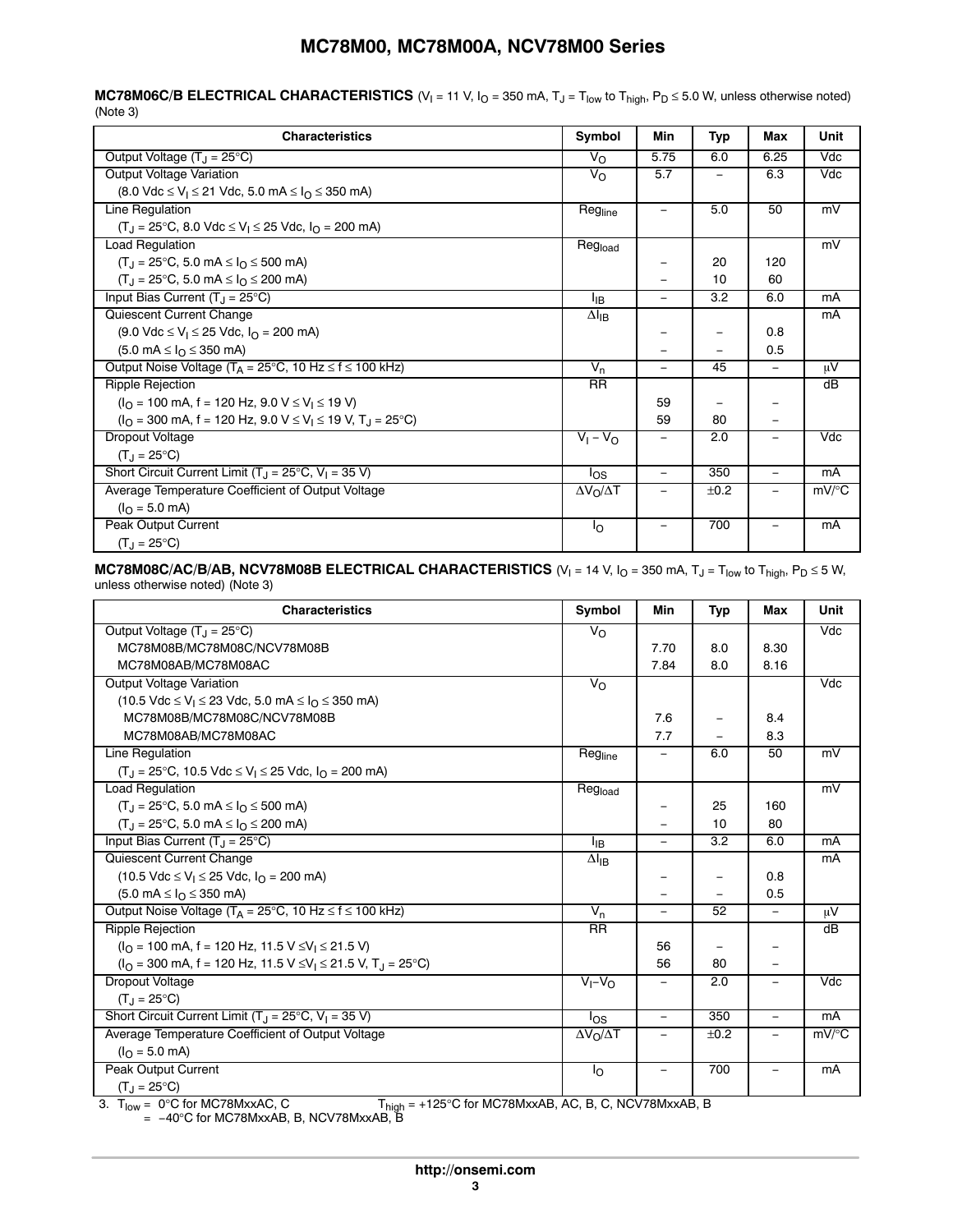**MC78M09C/B ELECTRICAL CHARACTERISTICS**  $(V_1 = 15 V, I_0 = 350 mA, T_J = T_{low}$  to  $T_{high}$ ,  $P_D \le 5.0 W$ , unless otherwise noted) (Note 4)

| <b>Characteristics</b>                                                                                                                                                                                     | Symbol                | Min                          | Typ               | Max                      | Unit     |
|------------------------------------------------------------------------------------------------------------------------------------------------------------------------------------------------------------|-----------------------|------------------------------|-------------------|--------------------------|----------|
| Output Voltage $(T_J = 25^{\circ}C)$                                                                                                                                                                       | $V_{\Omega}$          | 8.64                         | 9.0               | 9.45                     | Vdc      |
| Output Voltage Variation<br>(11.5 Vdc ≤ V <sub>I</sub> ≤ 23 Vdc, 5.0 mA ≤ I <sub>O</sub> ≤ 350 mA)                                                                                                         | $V_{\rm O}$           | 8.55                         | $\qquad \qquad -$ | 9.45                     | Vdc      |
| Line Regulation<br>$(T_1 = 25^{\circ}C, 11.5 \text{ Vdc} \le V_1 \le 25 \text{ Vdc}, I_0 = 200 \text{ mA})$                                                                                                | Regline               |                              | 6.0               | 50                       | mV       |
| Load Regulation<br>$(T_1 = 25^{\circ}C, 5.0 \text{ mA} \leq I_0 \leq 500 \text{ mA}$<br>$(T_1 = 25^{\circ}C, 5.0 \text{ mA} \leq I_0 \leq 200 \text{ mA}$                                                  | Regload               |                              | 25<br>10          | 180<br>90                | mV       |
| Input Bias Current $(T_1 = 25^{\circ}C)$                                                                                                                                                                   | <sup>l</sup> ıB       | $\qquad \qquad -$            | 3.2               | 6.0                      | mA       |
| Quiescent Current Change<br>$(11.5 \text{ Vdc} \le V_1 \le 25 \text{ Vdc}, I_{\Omega} = 200 \text{ mA})$<br>$(5.0 \text{ mA} \leq I_{\Omega} \leq 350 \text{ mA})$                                         | $\Delta I_{IB}$       |                              |                   | 0.8<br>0.5               | mA       |
| Output Noise Voltage ( $T_A = 25^{\circ}$ C, 10 Hz $\leq f \leq 100$ kHz)                                                                                                                                  | $V_n$                 | $\equiv$                     | 52                | $=$                      | μV       |
| Ripple Rejection<br>$(IO = 100$ mA, f = 120 Hz, 12.5 V $\leq$ V <sub>1</sub> $\leq$ 22.5 V)<br>$(IO = 300$ mA, f = 120 Hz, 12.5 V $\leq$ V <sub>1</sub> $\leq$ 22.5 V, T <sub>1</sub> = 25 <sup>o</sup> C) | <b>RR</b>             | 56<br>56                     | 80                |                          | dB       |
| Dropout Voltage<br>$(T_{\rm J} = 25^{\circ} \text{C})$                                                                                                                                                     | $V_I - V_O$           |                              | 2.0               |                          | Vdc      |
| Short Circuit Current Limit $(T_1 = 25^{\circ}C, V_1 = 35 V)$                                                                                                                                              | los                   | $\qquad \qquad -$            | 350               |                          | mA       |
| Average Temperature Coefficient of Output Voltage<br>$(IO = 5.0$ mA)                                                                                                                                       | $\Delta V_O/\Delta T$ | $\qquad \qquad \blacksquare$ | ±0.2              |                          | $mV$ /°C |
| Peak Output Current<br>$(T_J = 25^{\circ}C)$                                                                                                                                                               | Ιo                    | $\overline{\phantom{m}}$     | 700               | $\overline{\phantom{0}}$ | mA       |

**MC78M12C/AC/B/AB, NCV78M12B ELECTRICAL CHARACTERISTICS**  $(V_1 = 19 V, I_0 = 350 mA, T_J = T_{low}$  to  $T_{high}$ ,  $P_D \le 5 W$ , unless otherwise noted) (Note 4)

| <b>Characteristics</b>                                                                                  | Symbol                | Min                      | <b>Typ</b>               | Max                      | Unit     |
|---------------------------------------------------------------------------------------------------------|-----------------------|--------------------------|--------------------------|--------------------------|----------|
| Output Voltage $(T_J = 25^{\circ}C)$                                                                    | $V_{\Omega}$          |                          |                          |                          | Vdc      |
| MC78M12B/MC78M12C/NCV78M12B                                                                             |                       | 11.50                    | 12                       | 12.50                    |          |
| MC78M12AB/MC78M12AC                                                                                     |                       | 11.76                    | 12                       | 12.24                    |          |
| <b>Output Voltage Variation</b>                                                                         | $V_{\rm O}$           |                          |                          |                          | Vdc      |
| $(14.5 \text{ Vdc} \le V_1 \le 27 \text{ Vdc}, 5.0 \text{ mA} \le I_0 \le 350 \text{ mA})$              |                       |                          |                          |                          |          |
| MC78M12B/MC78M12C/NCV78M12B                                                                             |                       | 11.4                     | $\overline{\phantom{m}}$ | 12.6                     |          |
| MC78M12AB/MC78M12AC                                                                                     |                       | 11.5                     |                          | 12.5                     |          |
| Line Regulation                                                                                         | Regline               |                          | 8.0                      | 50                       | mV       |
| $(T_1 = 25^{\circ}C, 14.5 \text{ Vdc} \le V_1 \le 30 \text{ Vdc}, I_0 = 200 \text{ mA})$                |                       |                          |                          |                          |          |
| <b>Load Regulation</b>                                                                                  | Regload               |                          |                          |                          | mV       |
| $(T_1 = 25^{\circ}C, 5.0 \text{ mA} \leq I_0 \leq 500 \text{ mA}$                                       |                       |                          | 25                       | 240                      |          |
| $(T_J = 25^{\circ}C, 5.0 \text{ mA} \leq I_O \leq 200 \text{ mA})$                                      |                       |                          | 10                       | 120                      |          |
| Input Bias Current $(T_1 = 25^{\circ}C)$                                                                | Iв                    | $\equiv$                 | 3.2                      | 6.0                      | mA       |
| Quiescent Current Change                                                                                | $\Delta I_{IB}$       |                          |                          |                          | mA       |
| $(14.5 \text{ Vdc} \le V_1 \le 30 \text{ Vdc}, I_Q = 200 \text{ mA})$                                   |                       |                          |                          | 0.8                      |          |
| $(5.0 \text{ mA} \leq I_{\Omega} \leq 350 \text{ mA})$                                                  |                       |                          |                          | 0.5                      |          |
| Output Noise Voltage ( $T_A = 25^{\circ}$ C, 10 Hz $\leq f \leq 100$ kHz)                               | $V_n$                 | $\equiv$                 | 75                       | $\overline{\phantom{0}}$ | μV       |
| <b>Ripple Rejection</b>                                                                                 | <b>RR</b>             |                          |                          |                          | dB       |
| $(IO = 100$ mA, f = 120 Hz, 15 V $\leq$ V <sub>1</sub> $\leq$ 25 V)                                     |                       | 55                       | $\overline{\phantom{m}}$ | -                        |          |
| $(IO = 300$ mA, f = 120 Hz, 15 V $\leq$ V <sub>1</sub> $\leq$ 25 V, T <sub>J</sub> = 25 <sup>o</sup> C) |                       | 55                       | 80                       |                          |          |
| Dropout Voltage                                                                                         | $V_I - V_O$           | $\overline{\phantom{0}}$ | 2.0                      | $\overline{\phantom{0}}$ | Vdc      |
| $(T_{\rm J} = 25^{\circ} \text{C})$                                                                     |                       |                          |                          |                          |          |
| Short Circuit Current Limit $(T_J = 25^{\circ}C, V_I = 35 V)$                                           | $\log$                |                          | 350                      |                          | mA       |
| Average Temperature Coefficient of Output Voltage                                                       | $\Delta V_O/\Delta T$ |                          | ±0.3                     | $\overline{\phantom{0}}$ | $mV$ /°C |
| $(IO = 5.0$ mA)                                                                                         |                       |                          |                          |                          |          |
| <b>Peak Output Current</b>                                                                              | $I_{\rm O}$           |                          | 700                      |                          | mA       |
| $(T_{.1} = 25^{\circ}C)$                                                                                |                       |                          |                          |                          |          |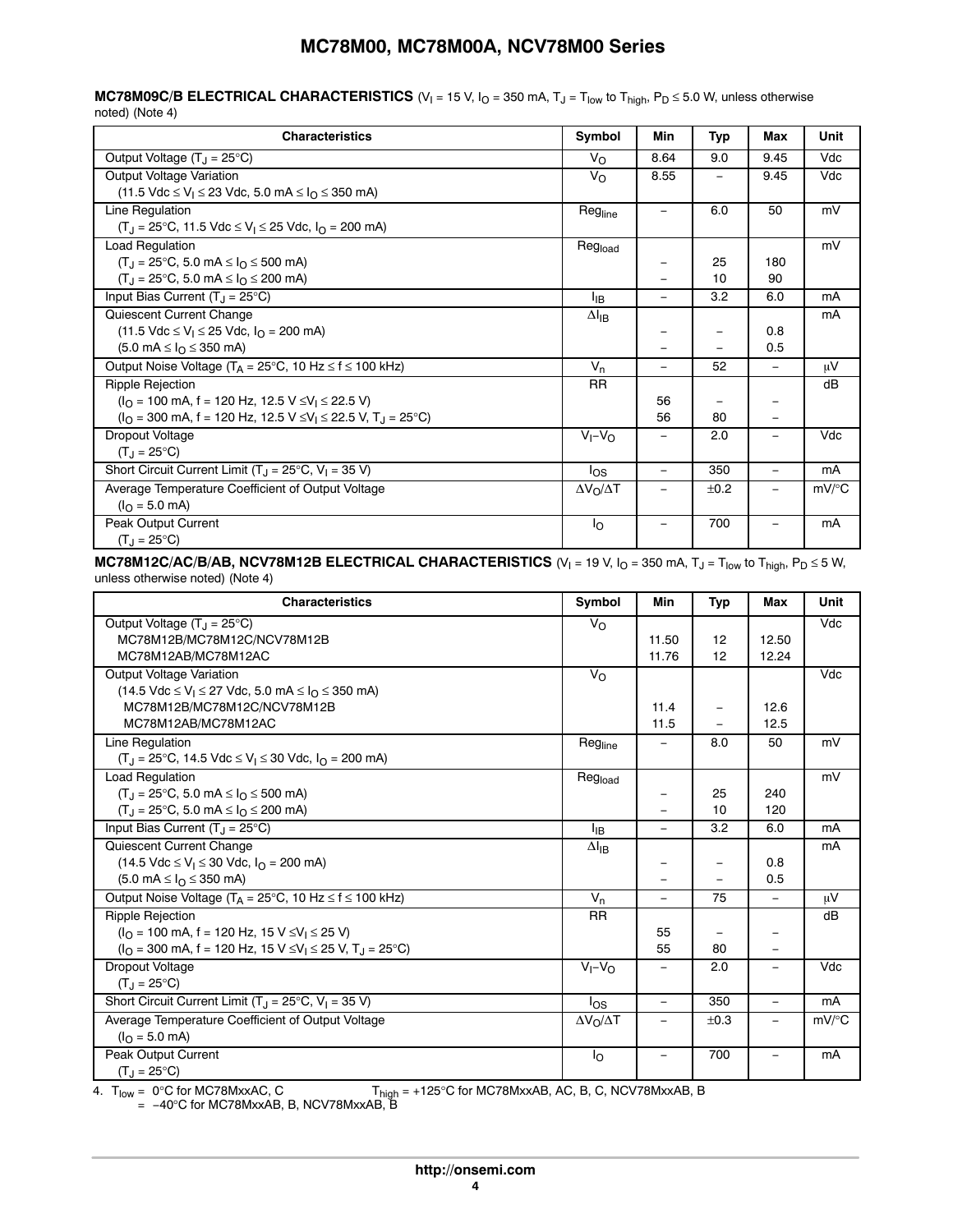### **MC78M15C/AC/B/AB, NCV78M15B ELECTRICAL CHARACTERISTICS** (V<sub>I</sub> = 23 V, I<sub>O</sub> = 350 mA, T<sub>J</sub> = T<sub>low</sub> to T<sub>high</sub>, P<sub>D</sub> ≤ 5 W, unless otherwise noted) (Note 5)

| <b>Characteristics</b>                                                                                      | Symbol                | Min               | <b>Typ</b>               | Max                      | Unit     |
|-------------------------------------------------------------------------------------------------------------|-----------------------|-------------------|--------------------------|--------------------------|----------|
| Output Voltage $(T_J = 25^{\circ}C)$                                                                        | $V_{\Omega}$          |                   |                          |                          | Vdc      |
| MC78M15B/MC78M15C/NCV78M15B                                                                                 |                       | 14.4              | 15                       | 15.6                     |          |
| MC78M15AB/MC78M15AC                                                                                         |                       | 14.7              | 15                       | 15.3                     |          |
| Output Voltage Variation                                                                                    | $V_{\Omega}$          |                   |                          |                          | Vdc      |
| $(17.5 \text{ Vdc} \le V_1 \le 30 \text{ Vdc}, 5.0 \text{ mA} \le I_0 \le 350 \text{ mA})$                  |                       |                   |                          |                          |          |
| MC78M15B/MC78M15C/NCV78M15B                                                                                 |                       | 14.25             | $\overline{\phantom{0}}$ | 15.75                    |          |
| MC78M15AB/MC78M15AC                                                                                         |                       | 14.40             | $\equiv$                 | 15.60                    |          |
| Input Regulation                                                                                            | Regline               | $\equiv$          | 10                       | 50                       | mV       |
| $(T_1 = 25^{\circ}C, 17.5 \text{ Vdc} \le V_1 \le 30 \text{ Vdc}, I_0 = 200 \text{ mA}$                     |                       |                   |                          |                          |          |
| <b>Load Requlation</b>                                                                                      | Regload               |                   |                          |                          | mV       |
| $(T_1 = 25^{\circ}C, 5.0 \text{ mA} \leq I_0 \leq 500 \text{ mA}$                                           |                       |                   | 25                       | 300                      |          |
| $(T_1 = 25^{\circ}C, 5.0 \text{ mA} \leq I_0 \leq 200 \text{ mA}$                                           |                       |                   | 10                       | 150                      |          |
| Input Bias Current $(T_1 = 25^{\circ}C)$                                                                    | <sup>I</sup> IB       | $\equiv$          | 3.2                      | 6.0                      | mA       |
| Quiescent Current Change                                                                                    | $\Delta I_{IB}$       |                   |                          |                          | mA       |
| $(17.5 \text{ Vdc} \le V_1 \le 30 \text{ Vdc}, I_{\Omega} = 200 \text{ mA})$                                |                       |                   |                          | 0.8                      |          |
| $(5.0 \text{ mA} \leq I_{\Omega} \leq 350 \text{ mA})$                                                      |                       |                   |                          | 0.5                      |          |
| Output Noise Voltage ( $T_A = 25^{\circ}C$ , 10 Hz $\leq f \leq 100$ kHz)                                   | $V_n$                 | $\equiv$          | 90                       | $\equiv$                 | μV       |
| Ripple Rejection                                                                                            | <b>RR</b>             |                   |                          |                          | dB       |
| $(IO = 100$ mA, f = 120 Hz, 18.5 V $\leq$ V <sub>1</sub> $\leq$ 28.5 V)                                     |                       | 54                |                          |                          |          |
| $(IO = 300$ mA, f = 120 Hz, 18.5 V $\leq$ V <sub>1</sub> $\leq$ 28.5 V, T <sub>1</sub> = 25 <sup>o</sup> C) |                       | 54                | 70                       | $\overline{\phantom{0}}$ |          |
| Dropout Voltage                                                                                             | $V_I - V_O$           |                   | 2.0                      |                          | Vdc      |
| $(T_{.1} = 25^{\circ}C)$                                                                                    |                       |                   |                          |                          |          |
| Short Circuit Current Limit $(T_1 = 25^{\circ}C, V_1 = 35 V)$                                               | los                   | $\equiv$          | 350                      | $\equiv$                 | mA       |
| Average Temperature Coefficient of Output Voltage                                                           | $\Delta V_O/\Delta T$ |                   | ±0.3                     |                          | $mV$ /°C |
| $(IO = 5.0$ mA)                                                                                             |                       |                   |                          |                          |          |
| Peak Output Current                                                                                         | $I_{\Omega}$          | $\qquad \qquad -$ | 700                      | $\overline{\phantom{0}}$ | mA       |
| $(T_{.1} = 25^{\circ}C)$                                                                                    |                       |                   |                          |                          |          |

# **MC78M18C/B ELECTRICAL CHARACTERISTICS** (V<sub>I</sub> = 27 V, I<sub>O</sub> = 350 mA, T<sub>J</sub> = T<sub>low</sub> to T<sub>high</sub>, P<sub>D</sub> ≤ 5 W,

unless otherwise noted) (Note 5)

| <b>Characteristics</b>                                                                                  | Symbol                  | Min                      | Typ  | Max                      | Unit                |
|---------------------------------------------------------------------------------------------------------|-------------------------|--------------------------|------|--------------------------|---------------------|
| Output Voltage $(T_1 = 25^{\circ}C)$                                                                    | $V_{\Omega}$            | 17.3                     | 18   | 18.7                     | Vdc                 |
| Output Voltage Variation                                                                                | $V_{\rm O}$             | 17.1                     | -    | 18.9                     | Vdc                 |
| (21 Vdc ≤ V <sub>I</sub> ≤ 33 Vdc, 5.0 mA ≤ I <sub>O</sub> ≤ 350 mA)                                    |                         |                          |      |                          |                     |
| Line Regulation                                                                                         | Regline                 | -                        | 10   | 50                       | mV                  |
| $(T_1 = 25^{\circ}C, 21 \text{ Vdc} \le V_1 \le 33 \text{ Vdc}, I_0 = 200 \text{ mA}$                   |                         |                          |      |                          |                     |
| Load Regulation                                                                                         | Regload                 |                          |      |                          | mV                  |
| $(T_1 = 25^{\circ}C, 5.0 \text{ mA} \leq I_0 \leq 500 \text{ mA}$                                       |                         | -                        | 30   | 360                      |                     |
| $(T_1 = 25^{\circ}C, 5.0 \text{ mA} \leq I_0 \leq 200 \text{ mA})$                                      |                         |                          | 10   | 180                      |                     |
| Input Bias Current $(T_1 = 25^{\circ}C)$                                                                | ŀв                      | $\qquad \qquad -$        | 3.2  | 6.5                      | mA                  |
| Quiescent Current Change                                                                                | $\Delta I_{IB}$         |                          |      |                          | mA                  |
| (21 Vdc ≤ V <sub>1</sub> ≤ 33 Vdc, $I_{\Omega}$ = 200 mA)                                               |                         | -                        | -    | 0.8                      |                     |
| $(5.0 \text{ mA} \leq I_{\Omega} \leq 350 \text{ mA})$                                                  |                         |                          |      | 0.5                      |                     |
| Output Noise Voltage ( $T_A = 25^{\circ}$ C, 10 Hz $\leq f \leq 100$ kHz)                               | $V_n$                   | $\overline{\phantom{0}}$ | 100  | $\equiv$                 | μV                  |
| Ripple Rejection                                                                                        | <b>RR</b>               |                          |      |                          | dB                  |
| $(IO = 100$ mA, f = 120 Hz, 22 V $\leq$ V <sub>1</sub> $\leq$ 32 V)                                     |                         | 53                       |      |                          |                     |
| $(IO = 300$ mA, f = 120 Hz, 22 V $\leq$ V <sub>1</sub> $\leq$ 32 V, T <sub>J</sub> = 25 <sup>o</sup> C) |                         | 53                       | 70   | $\overline{\phantom{0}}$ |                     |
| Dropout Voltage                                                                                         | $V_I - V_O$             |                          | 2.0  |                          | Vdc                 |
| $(T_{.1} = 25^{\circ}C)$                                                                                |                         |                          |      |                          |                     |
| Short Circuit Current Limit $(T_1 = 25^{\circ}C, V_1 = 35 V)$                                           | los                     | $\overline{\phantom{0}}$ | 350  | $\equiv$                 | mA                  |
| Average Temperature Coefficient of Output Voltage                                                       | $\Delta V_O / \Delta T$ |                          | ±0.3 |                          | $mV$ <sup>o</sup> C |
| $(I0 = 5.0$ mA)                                                                                         |                         |                          |      |                          |                     |
| Peak Output Current                                                                                     | Ιo                      |                          | 700  |                          | mA                  |
| $(T_J = 25^{\circ}C)$                                                                                   |                         |                          |      |                          |                     |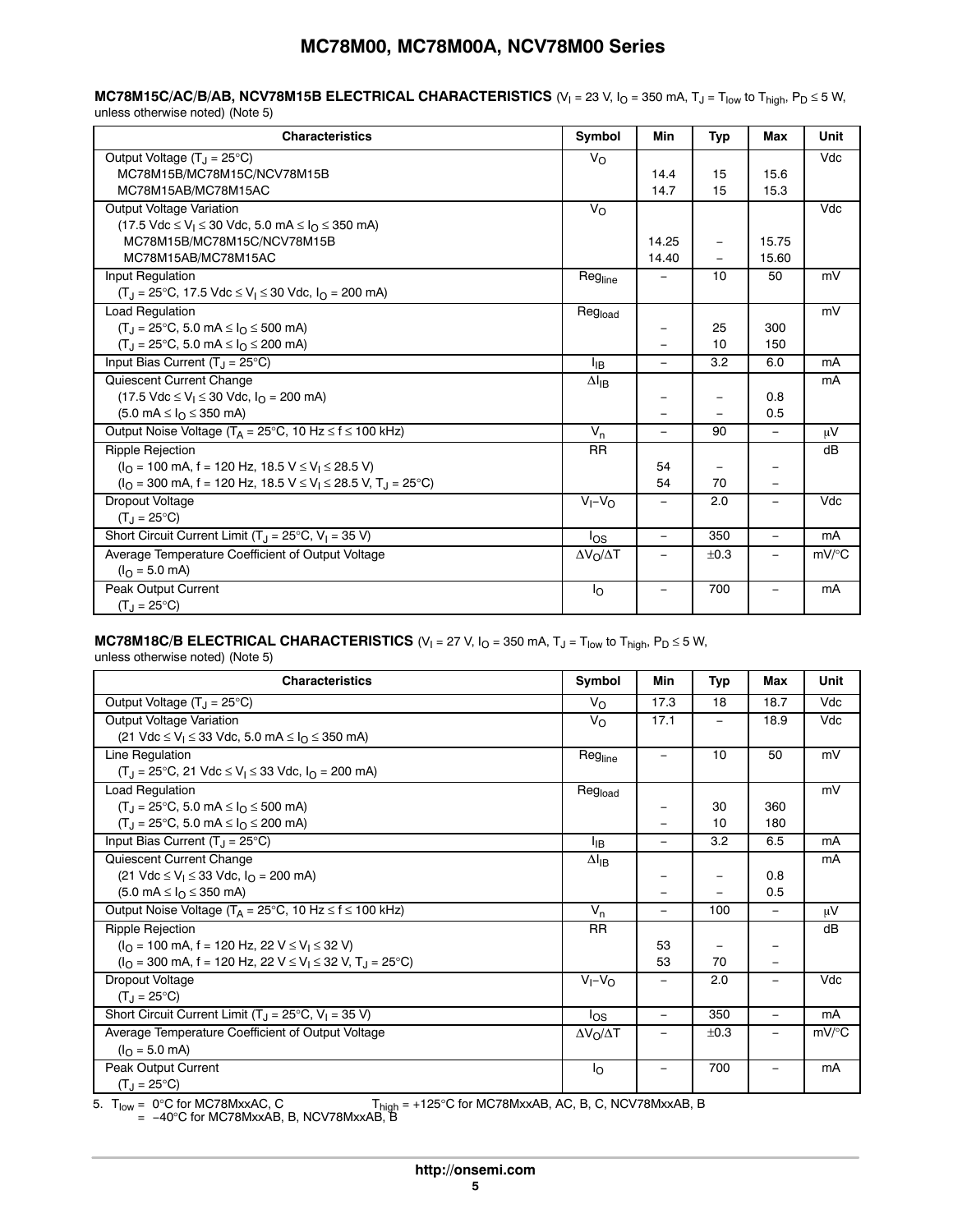### **MC78M20C/B ELECTRICAL CHARACTERISTICS**  $(V_1 = 29 V, I_0 = 350 mA, T_J = T_{low}$  to  $T_{high}$ ,  $P_D \le 5.0 W$ , unless otherwise noted) (Note 6)

| <b>Characteristics</b>                                                                                                                                                                                    | Symbol                | Min                      | Typ                      | Max                      | Unit     |
|-----------------------------------------------------------------------------------------------------------------------------------------------------------------------------------------------------------|-----------------------|--------------------------|--------------------------|--------------------------|----------|
| Output Voltage $(T_1 = 25^{\circ}C)$                                                                                                                                                                      | $V_{\Omega}$          | 19.2                     | 20                       | 20.8                     | Vdc      |
| Output Voltage Variation<br>(23 Vdc ≤ V <sub>I</sub> ≤ 35 Vdc, 5.0 mA ≤ I <sub>O</sub> ≤ 350 mA)                                                                                                          | $V_{\Omega}$          | 19                       |                          | 21                       | Vdc      |
| Line Regulation<br>$(T_J = 25^{\circ}C, 23 \text{ Vdc} \le V_I \le 35 \text{ Vdc}, I_O = 200 \text{ mA})$                                                                                                 | Regline               |                          | 10                       | 50                       | mV       |
| <b>Load Requlation</b><br>$(T_J = 25^{\circ}C, 5.0 \text{ mA} \le I_O \le 500 \text{ mA})$<br>$(T_J = 25^{\circ}C, 5.0 \text{ mA} \le I_O \le 200 \text{ mA})$                                            | Regload               |                          | 30<br>10                 | 400<br>200               | mV       |
| Input Bias Current $(T_J = 25^{\circ}C)$                                                                                                                                                                  | <sup>I</sup> IB       | $\qquad \qquad -$        | 3.2                      | 6.5                      | mA       |
| Quiescent Current Change<br>$(23 \text{ Vdc} \le V_1 \le 35 \text{ Vdc}, I_Q = 200 \text{ mA})$<br>$(5.0 \text{ mA} \leq I_{\Omega} \leq 350 \text{ mA})$                                                 | $\Delta I_{IB}$       |                          | $\overline{\phantom{0}}$ | 0.8<br>0.5               | mA       |
| Output Noise Voltage ( $T_A = 25^{\circ}$ C, 10 Hz $\leq f \leq 100$ kHz)                                                                                                                                 | $V_n$                 | $\overline{\phantom{0}}$ | 110                      | $\equiv$                 | μV       |
| <b>Ripple Rejection</b><br>$(IO = 100$ mA, f = 120 Hz, 24 V $\leq$ V <sub>1</sub> $\leq$ 34 V)<br>$(IO = 300$ mA, f = 120 Hz, 24 V $\leq$ V <sub>1</sub> $\leq$ 34 V, T <sub>J</sub> = 25 <sup>o</sup> C) | <b>RR</b>             | 52<br>52                 | 70                       | $\overline{\phantom{0}}$ | dB       |
| Dropout Voltage<br>$(T_1 = 25^{\circ}C)$                                                                                                                                                                  | $V_1 - V_0$           | $\overline{\phantom{m}}$ | 2.0                      |                          | Vdc      |
| Short Circuit Current Limit ( $T_J = 25^{\circ}C$ , $V_I = 35 V$ )                                                                                                                                        | $\log$                | $\equiv$                 | 350                      | $\equiv$                 | mA       |
| Average Temperature Coefficient of Output Voltage<br>$(I0 = 5.0$ mA)                                                                                                                                      | $\Delta V_O/\Delta T$ |                          | ±0.5                     |                          | $mV$ /°C |
| Peak Output Current<br>$(T_{\rm J} = 25^{\circ} \text{C})$                                                                                                                                                | $I_{\Omega}$          |                          | 700                      |                          | mA       |

# **MC78M24C/B ELECTRICAL CHARACTERISTICS**  $(V_1 = 33 V, I_0 = 350 mA, T_J = T_{low}$  to  $T_{high}$ ,  $P_D \le 5.0 W$ ,

unless otherwise noted) (Note 6)

| <b>Characteristics</b>                                                                                                                                                                                    | Symbol                | Min                      | Typ      | Max                      | Unit     |
|-----------------------------------------------------------------------------------------------------------------------------------------------------------------------------------------------------------|-----------------------|--------------------------|----------|--------------------------|----------|
| Output Voltage $(T_1 = 25^{\circ}C)$                                                                                                                                                                      | $V_{\Omega}$          | 23                       | 24       | 25                       | Vdc      |
| Output Voltage Variation<br>$(27 \text{ Vdc} \le V_1 \le 38 \text{ Vdc}, 5.0 \text{ mA} \le I_0 \le 350 \text{ mA})$                                                                                      | $V_{\rm O}$           | 22.8                     | $\equiv$ | 25.2                     | Vdc      |
| Line Regulation<br>$(T_J = 25^{\circ}C, 27 \text{ Vdc} \le V_I \le 38 \text{ Vdc}, I_O = 200 \text{ mA})$                                                                                                 | Regline               |                          | 10       | 50                       | mV       |
| Load Regulation<br>$(T_J = 25^{\circ}C, 5.0 \text{ mA} \leq I_O \leq 500 \text{ mA})$<br>$(T_J = 25^{\circ}C, 5.0 \text{ mA} \le I_O \le 200 \text{ mA})$                                                 | Regload               | —                        | 30<br>10 | 480<br>240               | mV       |
| Input Bias Current $(T_J = 25^{\circ}C)$                                                                                                                                                                  | ŀв                    | $\overline{\phantom{0}}$ | 3.2      | 7.0                      | mA       |
| Quiescent Current Change<br>$(27 \text{ Vdc} \le V_1 \le 38 \text{ Vdc}, I_{\Omega} = 200 \text{ mA})$<br>$(5.0 \text{ mA} \leq I_{\Omega} \leq 350 \text{ mA})$                                          | $\Delta I_{IB}$       |                          |          | 0.8<br>0.5               | mA       |
| Output Noise Voltage ( $T_A = 25^{\circ}C$ , 10 Hz $\leq f \leq 100$ kHz)                                                                                                                                 | $V_n$                 | $\overline{\phantom{0}}$ | 170      | $\overline{\phantom{m}}$ | μV       |
| <b>Ripple Rejection</b><br>$(IO = 100$ mA, f = 120 Hz, 28 V $\leq$ V <sub>1</sub> $\leq$ 38 V)<br>$(IO = 300$ mA, f = 120 Hz, 28 V $\leq$ V <sub>1</sub> $\leq$ 38 V, T <sub>J</sub> = 25 <sup>o</sup> C) | <b>RR</b>             | 50<br>50                 | 70       | $\overline{\phantom{0}}$ | dB       |
| Dropout Voltage<br>$(T_1 = 25^{\circ}C)$                                                                                                                                                                  | $V_I - V_O$           |                          | 2.0      |                          | Vdc      |
| Short Circuit Current Limit $(T_J = 25^{\circ}C)$                                                                                                                                                         | los                   | $\equiv$                 | 350      |                          | mA       |
| Average Temperature Coefficient of Output Voltage<br>$(I0 = 5.0$ mA)                                                                                                                                      | $\Delta V_O/\Delta T$ | $\overline{\phantom{0}}$ | ±0.5     | $\qquad \qquad -$        | $mV$ /°C |
| Peak Output Current<br>$(T_J = 25^{\circ}C)$                                                                                                                                                              | Ιo                    | —                        | 700      |                          | mA       |

6.  $T_{low}$  = 0°C for MC78MxxAC, C<br>= −40°C for MC78MxxAB, B

 $T_{high} = +125^{\circ}C$  for MC78MxxAB, AC, B, C

**http://onsemi.com 6**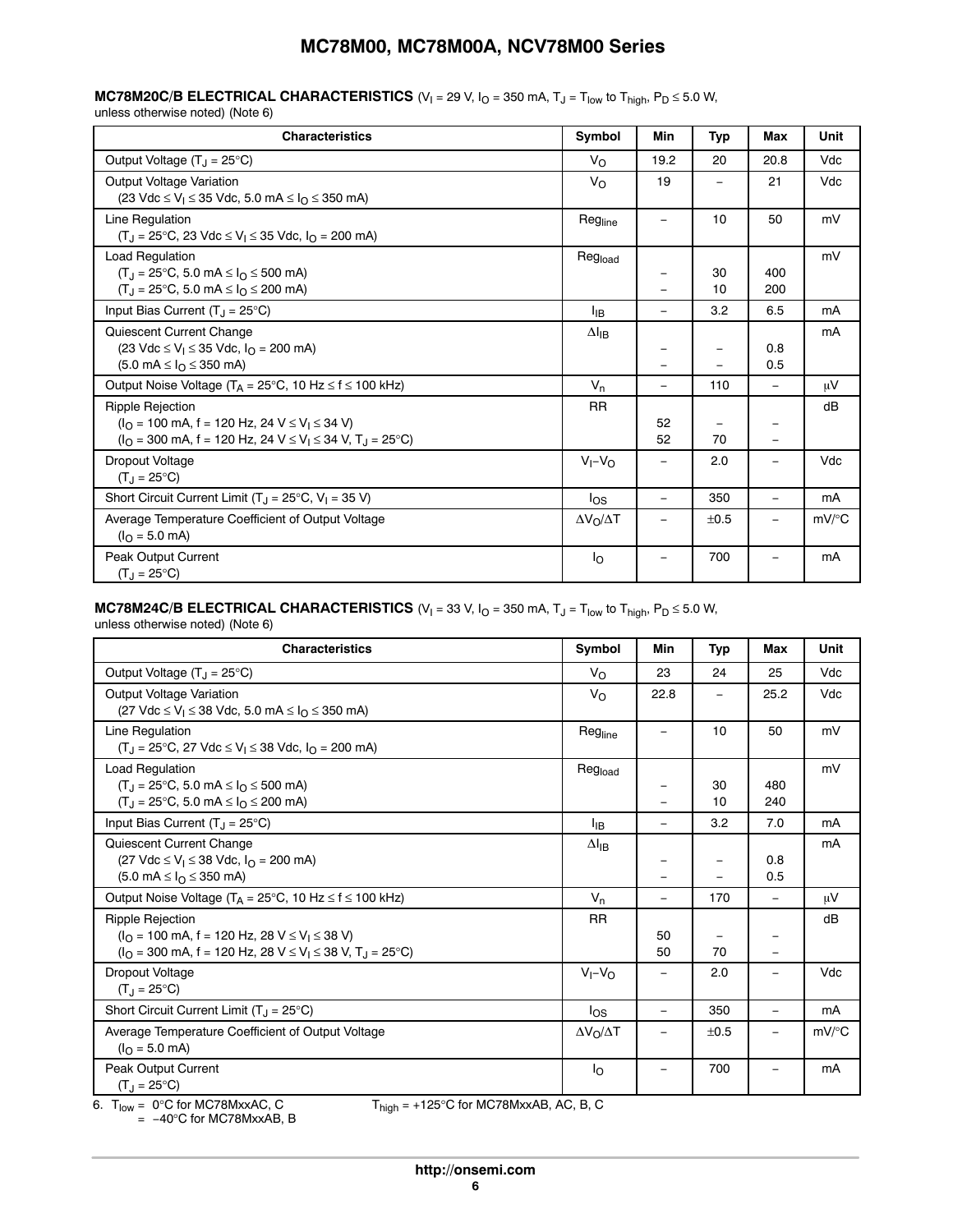# **DEFINITIONS**

**Line Regulation** − The change in output voltage for a change in the input voltage. The measurement is made under conditions of low dissipation or by using pulse techniques such that the average chip temperature is not significantly affected.

**Load Regulation** − The change in output voltage for a change in load current at constant chip temperature.

**Maximum Power Dissipation** − The maximum total device dissipation for which the regulator will operate within specifications.

**Input Bias Current** − That part of the input current that is not delivered to the load.

**Output Noise Voltage** − The rms AC voltage at the output, with constant load and no input ripple, measured over a specified frequency range.

**Long Term Stability** − Output voltage stability under accelerated life test conditions with the maximum rated voltage listed in the devices' electrical characteristics and maximum power dissipation.







**Figure 3. Worst Case Power Dissipation versus Ambient Temperature (TO−220)**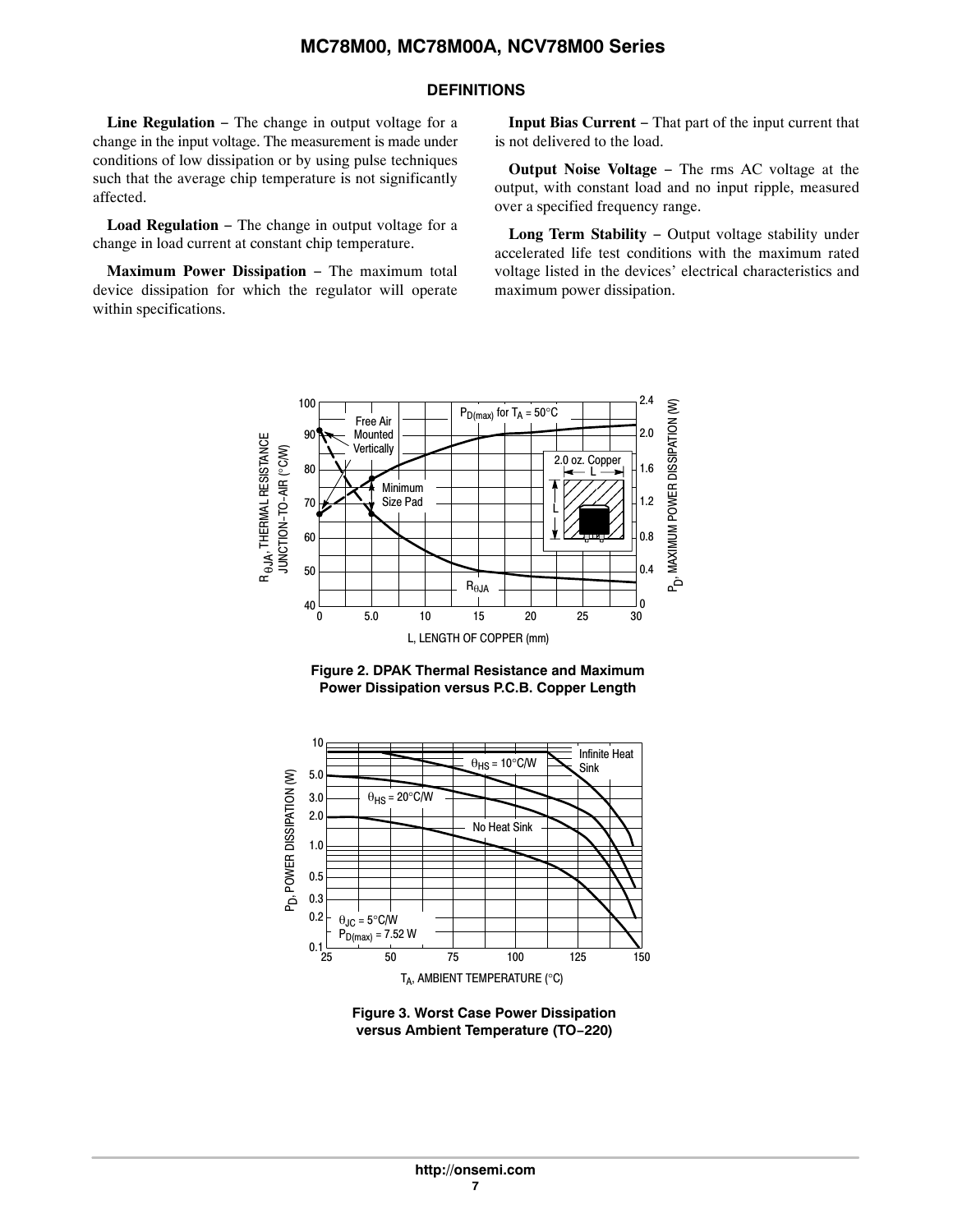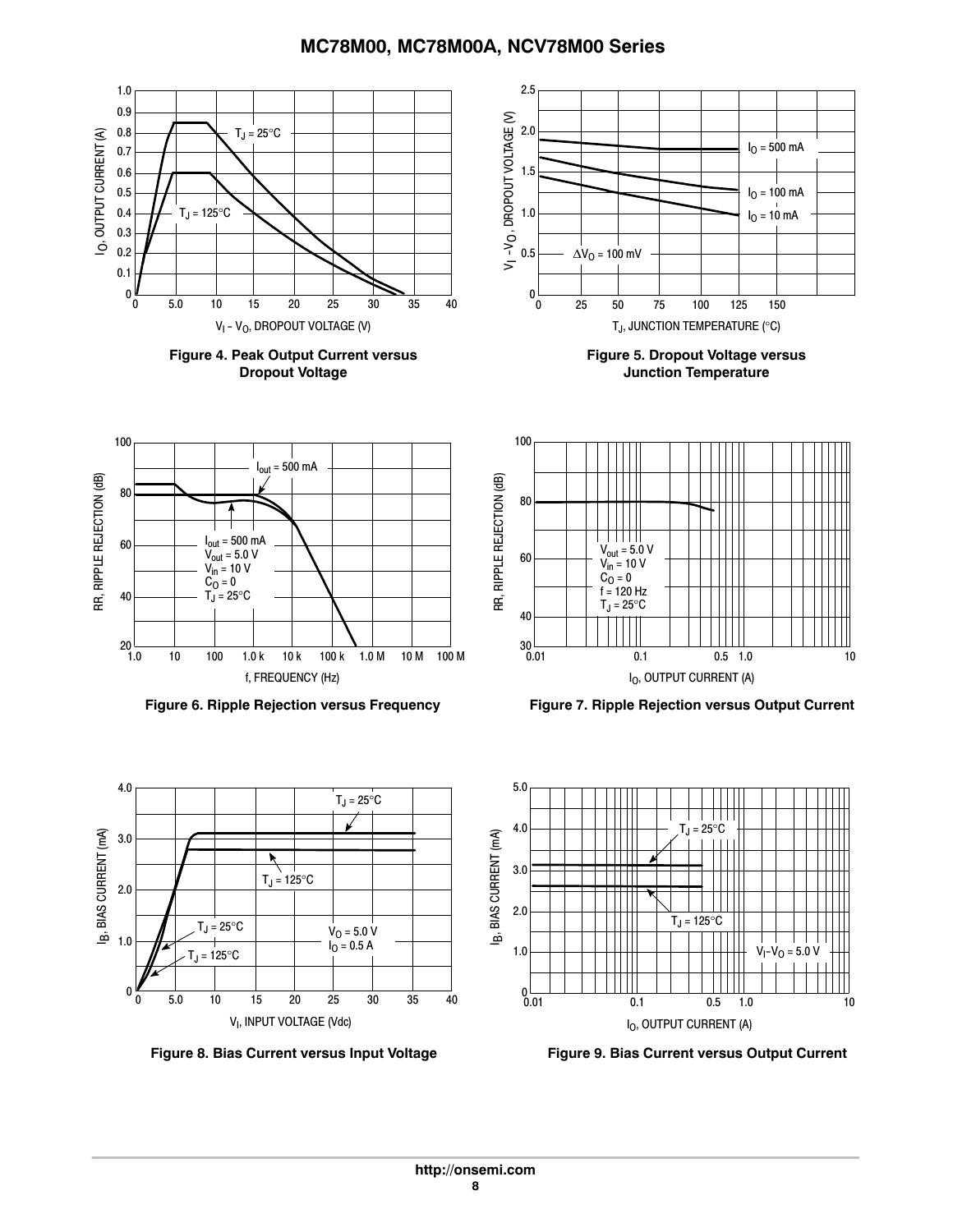# **APPLICATIONS INFORMATION**

### **Design Considerations**

The MC78M00/MC78M00A Series of fixed voltage regulators are designed with Thermal Overload Protection that shuts down the circuit when subjected to an excessive power overload condition, Internal Short Circuit Protection that limits the maximum current the circuit will pass, and Output Transistor Safe−Area Compensation that reduces the output short circuit current as the voltage across the pass transistor is increased.

In many low current applications, compensation capacitors are not required. However, it is recommended that the regulator input be bypassed with a capacitor if the



The MC78M00 regulators can also be used as a current source when connected as above. In order to minimize dissipation the MC78M05C is chosen in this application. Resistor R determines the current as follows:

$$
I_0 = \frac{5.0 \text{ V}}{R} + I_{IB}
$$

 $I_{IB}$  = 1.5 mA over line and load changes.

For example, a 500 mA current source would require R to be a 10  $\Omega$ , 10 W resistor and the output voltage compliance would be the input voltage less 7.0 V.

### **Figure 10. Current Regulator**



 $XX = 2$  digits of type number indicating voltage.

The MC78M00 series can be current boosted with a PNP transistor. The MJ2955 provides current to 5.0 A. Resistor R in conjunction with the  $V_{BE}$  of the PNP determines when the pass transistor begins conducting; this circuit is not short circuit proof. Input-output differential voltage minimum is increased by V<sub>BE</sub> of the pass transistor.

### Figure 12. Current Boost Regulator **Figure 13. Current Boost with**

regulator is connected to the power supply filter with long wire lengths, or if the output load capacitance is large. An input bypass capacitor should be selected to provide good high frequency characteristics to insure stable operation under all load conditions. A  $0.33 \mu F$  or larger tantalum, mylar, or other capacitor having low internal impedance at high frequencies should be chosen. The bypass capacitor should be mounted with the shortest possible leads directly across the regulator's input terminals. Normally good construction techniques should be used to minimize ground loops and lead resistance drops since the regulator has no external sense lead.



The addition of an operational amplifier allows adjustment to higher or intermediate values while retaining regulation characteristics. The minimum voltage obtainable with this arrangement is 2.0 V greater than the regulator voltage.

### **Figure 11. Adjustable Output Regulator**



The circuit of Figure 12 can be modified to provide supply protection against short circuits by adding a short circuit sense resistor,  $R_{sc}$ , and an additional PNP transistor. The current sensing PNP must be able to handle the short circuit current of the three-terminal regulator .Therefore, a 4.0 A plastic power transistor is specified.

# **Short Circuit Protection**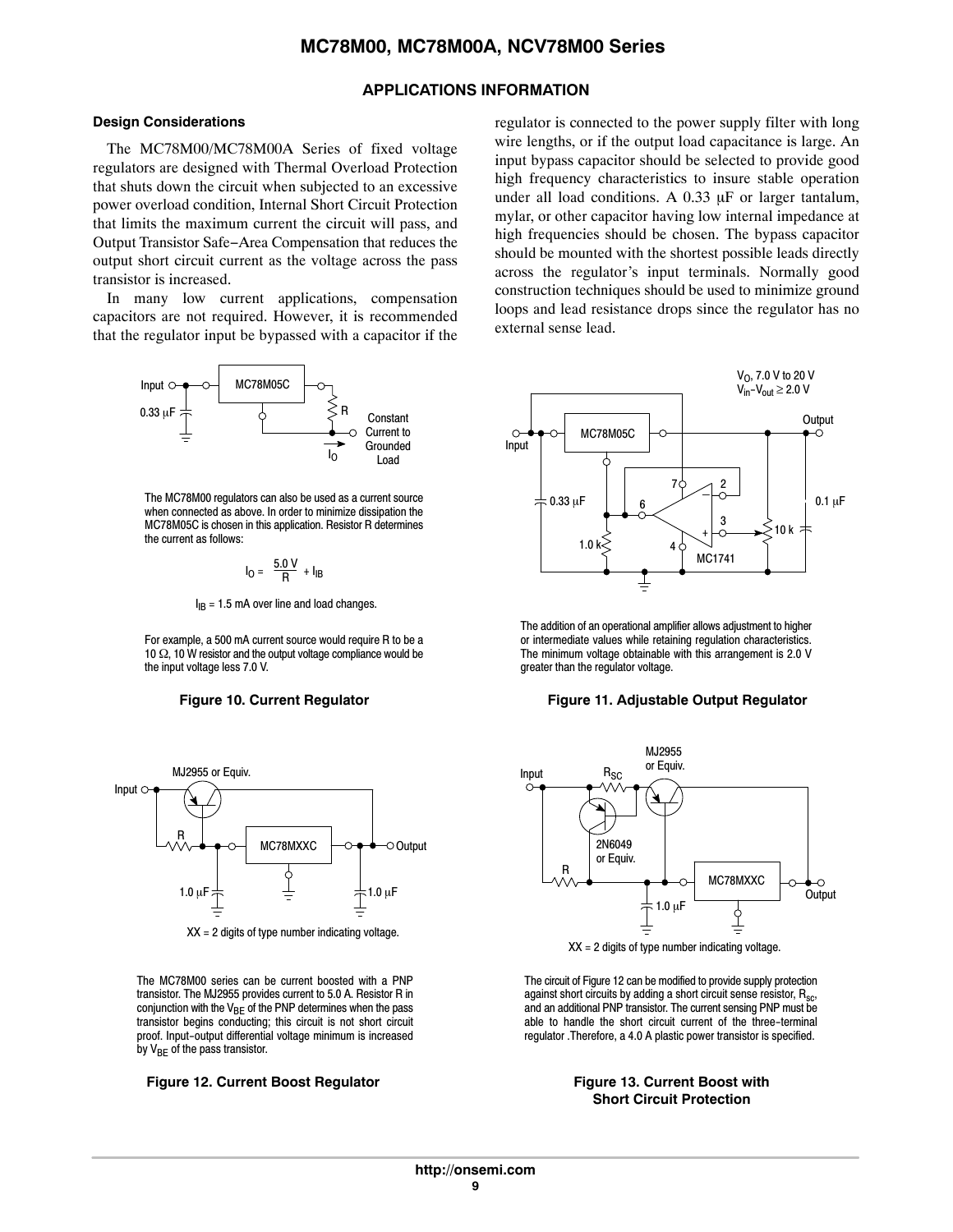### <span id="page-9-0"></span>**ORDERING INFORMATION**

| <b>Device</b>    | Output<br>Voltage | <b>Temperature Range</b>    | Package               | <b>Marking</b> | Shipping <sup><math>\dagger</math></sup> |
|------------------|-------------------|-----------------------------|-----------------------|----------------|------------------------------------------|
| MC78M05CDT       |                   |                             | DPAK-3                | 78M05          |                                          |
| MC78M05CDTG      |                   |                             | DPAK-3<br>(Pb-Free)   | 78M05          | 75 Units / Rail                          |
| MC78M05CDTT5G    |                   |                             | DPAK-3<br>(Pb-Free)   | 78M05          |                                          |
| MC78M05CDTRK     |                   |                             | DPAK-3                | 78M05          | 2500 / Tape & Reel                       |
| MC78M05CDTRKG    |                   |                             | DPAK-3<br>(Pb-Free)   | 78M05          |                                          |
| MC78M05ACDT      |                   |                             | DPAK-3                | 8M05D          |                                          |
| MC78M05ACDTG     |                   | $T_J = 0^\circ$ to +125°C   | DPAK-3<br>(Pb-Free)   | 8M05D          | 75 Units / Rail                          |
| MC78M05ACDTRK    |                   |                             | DPAK-3                | 8M05D          |                                          |
| MC78M05ACDTRKG   |                   |                             | DPAK-3<br>(Pb-Free)   | 8M05D          | 2500 / Tape & Reel                       |
| MC78M05CT        |                   |                             | TO-220                | 78M05CT        |                                          |
| MC78M05CTG       |                   |                             | $TO-220$<br>(Pb-Free) | 78M05CT        | 50 Units / Rail                          |
| MC78M05ACT       |                   |                             | TO-220                | 78M05ACT       |                                          |
| MC78M05ACTG      |                   |                             | TO-220<br>(Pb-Free)   | 78M05ACT       | 50 Units / Rail                          |
| MC78M05ABDT      |                   |                             | DPAK-3                | 8M05A          | 75 Units / Rail                          |
| MC78M05ABDTG     |                   |                             | DPAK-3<br>(Pb-Free)   | 8M05A          |                                          |
| MC78M05ABDTRK    | 5.0 V             |                             | DPAK-3                | 8M05A          | 2500 / Tape & Reel                       |
| MC78M05ABDTRKG   |                   |                             | DPAK-3<br>(Pb-Free)   | 8M05A          |                                          |
| NCV78M05ABDTRKG* |                   |                             | DPAK-3<br>(Pb-Free)   | 8M05A          | 2500 / Tape & Reel                       |
| MC78M05ABT       |                   |                             | TO-220                | 78M05ABT       |                                          |
| MC78M05ABTG      |                   |                             | TO-220<br>(Pb-Free)   | 78M05ABT       | 50 Units / Rail                          |
| MC78M05BDT       |                   |                             | DPAK-3                | 8M05B          |                                          |
| MC78M05BDTG      |                   | $T_J = -40^\circ$ to +125°C | DPAK-3<br>(Pb-Free)   | 8M05B          | 75 Units / Rail                          |
| MC78M05BDTT5G    |                   |                             | DPAK-3<br>(Pb-Free)   | 8M05B          |                                          |
| MC78M05BDTRK     |                   |                             | DPAK-3                | 8M05B          |                                          |
| MC78M05BDTRKG    |                   |                             | DPAK-3<br>(Pb-Free)   | 8M05B          | 2500 / Tape & Reel                       |
| NCV78M05BDTRK*   |                   |                             |                       | 8M05B          |                                          |
| NCV78M05BDTRKG*  |                   |                             | DPAK-3<br>(Pb-Free)   | 8M05B          |                                          |
| MC78M05BT        |                   |                             | TO-220                | 78M05BT        |                                          |
| MC78M05BTG       |                   |                             | TO-220<br>(Pb-Free)   | 78M05BT        | 50 Units / Rail                          |
| NCV78M05BTG*     |                   |                             | TO-220<br>(Pb-Free)   | 78M05BT        | 50 Units / Rail                          |

†For information on tape and reel specifications, including part orientation and tape sizes, please refer to our Tape and Reel Packaging Specifications Brochure, BRD8011/D.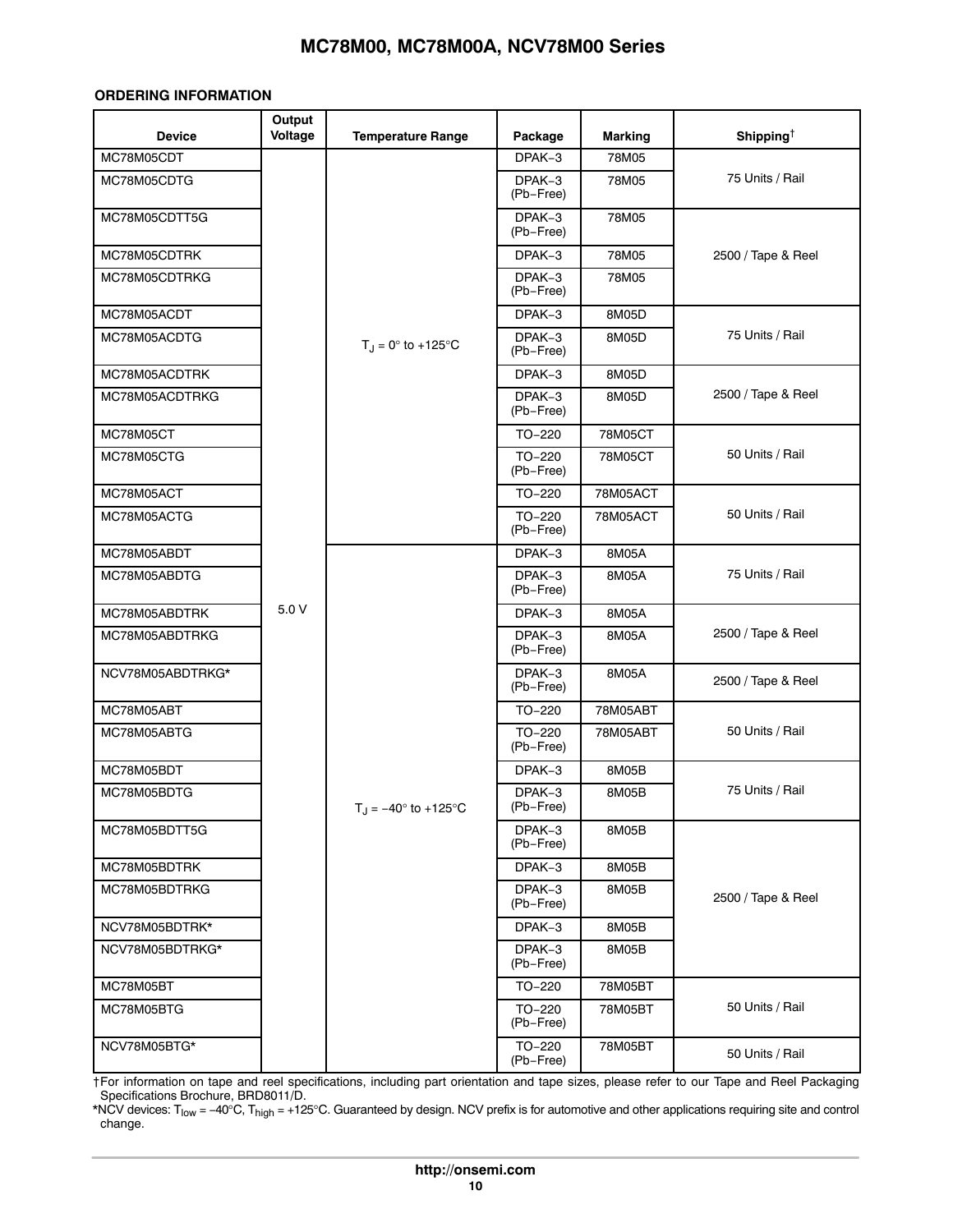# **ORDERING INFORMATION**

| <b>Device</b> | Output<br>Voltage | <b>Temperature Range</b>             | Package             | <b>Marking</b> | Shipping <sup>†</sup> |
|---------------|-------------------|--------------------------------------|---------------------|----------------|-----------------------|
| MC78M06CDT    |                   |                                      | DPAK-3              | 78M06          |                       |
| MC78M06CDTG   |                   |                                      | DPAK-3<br>(Pb-Free) | 78M06          | 75 Units / Rail       |
| MC78M06CDTRK  |                   |                                      | DPAK-3              | 78M06          |                       |
| MC78M06CDTRKG |                   | $T_{\rm J} = 0^{\circ}$ to +125°C    | DPAK-3<br>(Pb-Free) | 78M06          | 2500 / Tape & Reel    |
| MC78M06CT     | 6.0V              |                                      | TO-220              | 78M06CT        |                       |
| MC78M06CTG    |                   |                                      | TO-220<br>(Pb-Free) | 78M06CT        |                       |
| MC78M06BT     |                   |                                      | TO-220              | 78M06BT        | 50 Units / Rail       |
| MC78M06BTG    |                   | $T_{\rm J} = -40^{\circ}$ to +125 °C | TO-220<br>(Pb-Free) | 78M06BT        |                       |
| MC78M06BDTRKG |                   |                                      | DPAK-3<br>(Pb-Free) | 8M06B          | 2500 / Tape & Reel    |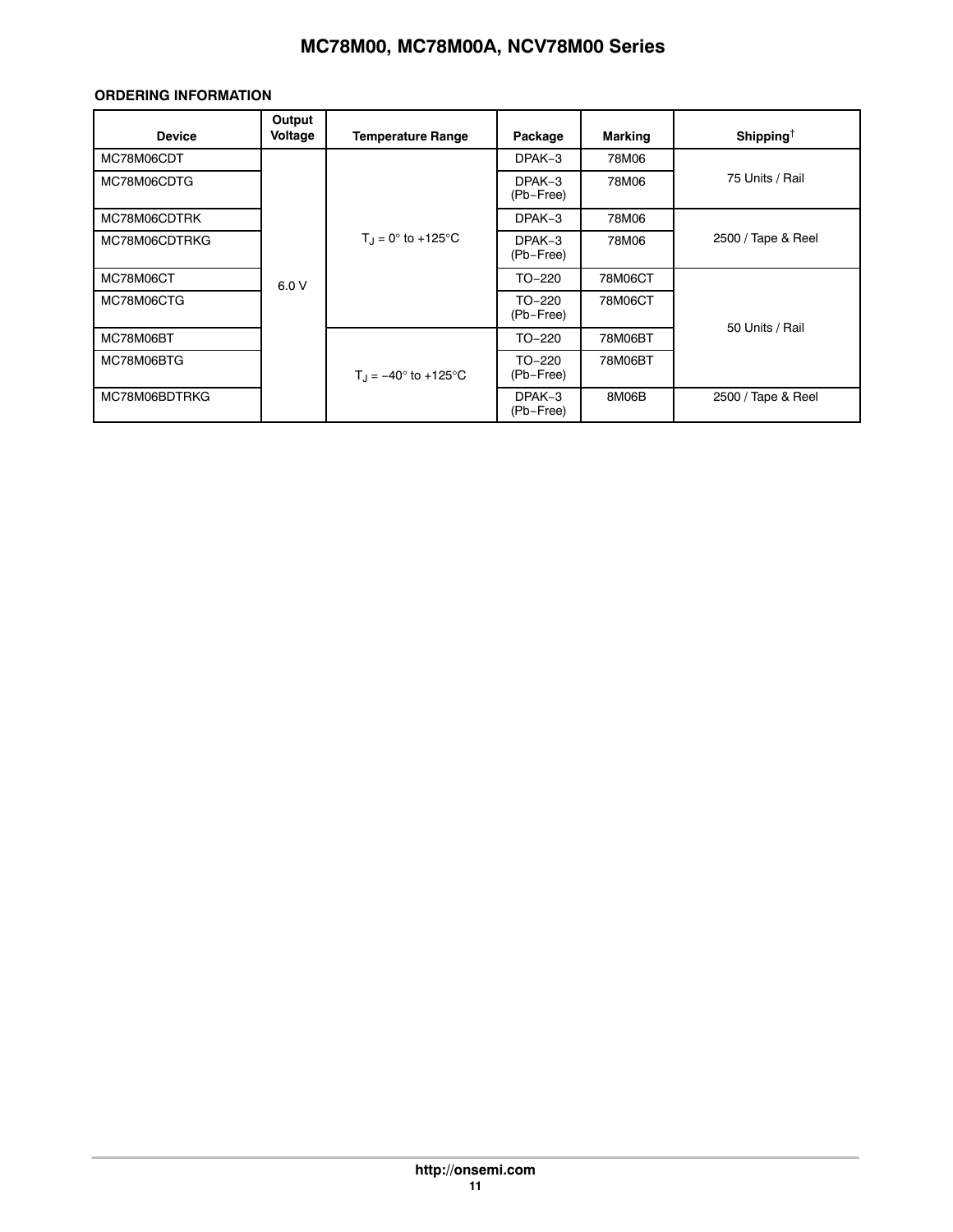# **ORDERING INFORMATION**

| <b>Device</b>   | Output<br><b>Voltage</b> | <b>Temperature Range</b>            | Package               | <b>Marking</b> | Shipping <sup>†</sup>    |
|-----------------|--------------------------|-------------------------------------|-----------------------|----------------|--------------------------|
| MC78M08CDT      |                          |                                     | DPAK-3                | 78M08          |                          |
| MC78M08CDTG     |                          |                                     | DPAK-3<br>(Pb-Free)   | 78M08          | 75 Units / Rail          |
| MC78M08CDTRK    |                          |                                     | DPAK-3                | 78M08          |                          |
| MC78M08CDTRKG   |                          |                                     | DPAK-3<br>(Pb-Free)   | 78M08          | 2500 Units / Tape & Reel |
| MC78M08ACDT     |                          |                                     | DPAK-3                | 8M08D          |                          |
| MC78M08ACDTG    |                          |                                     | DPAK-3<br>(Pb-Free)   | 8M08D          | 75 Units / Rail          |
| MC78M08ACDTRK   |                          | $T_J = 0^\circ$ to +125°C           | DPAK-3                | 8M08D          |                          |
| MC78M08ACDTRKG  |                          |                                     | DPAK-3<br>(Pb-Free)   | 8M08D          | 2500 Units / Tape & Reel |
| MC78M08CT       |                          |                                     | $TO-220$              | 78M08CT        |                          |
| MC78M08CTG      |                          |                                     | TO-220<br>(Pb-Free)   | 78M08CT        | 50 Units / Rail          |
| MC78M08ACT      |                          |                                     | $TO-220$              | 78M08ACT       |                          |
| MC78M08ACTG     |                          |                                     | TO-220<br>(Pb-Free)   | 78M08ACT       |                          |
| MC78M08ABDT     | 8.0 V                    |                                     | DPAK-3                | 8M08A          | 75 Units / Rail          |
| MC78M08ABDTG    |                          |                                     | DPAK-3<br>(Pb-Free)   | 8M08A          |                          |
| MC78M08ABDTRK   |                          |                                     | DPAK-3                | 8M08A          | 2500 Units / Tape & Reel |
| MC78M08ABDTRKG  |                          |                                     | DPAK-3<br>(Pb-Free)   | 8M08A          |                          |
| MC78M08ABT      |                          |                                     | $TO-220$              | 78M08ABT       |                          |
| MC78M08ABTG     |                          |                                     | $TO-220$<br>(Pb-Free) | 78M08ABT       | 50 Units / Rail          |
| MC78M08BDT      |                          | $T_{\rm J} = -40^{\circ}$ to +125°C | DPAK-3                | 8M08B          |                          |
| MC78M08BDTG     |                          |                                     | DPAK-3<br>(Pb-Free)   | 8M08B          | 75 Units / Rail          |
| MC78M08BDTRK    |                          |                                     | DPAK-3                | 8M08B          |                          |
| MC78M08BDTRKG   |                          |                                     | DPAK-3<br>(Pb-Free)   | 8M08B          | 2500 Units / Tape & Reel |
| NCV78M08BDTRKG* |                          |                                     | DPAK-3<br>(Pb-Free)   | 8M08B          | 2500 Units / Tape & Reel |
| MC78M08BT       |                          |                                     | $TO-220$              | 78M08BT        |                          |
| MC78M08BTG      |                          |                                     | TO-220<br>(Pb-Free)   | 78M08BT        | 50 Units / Rail          |

†For information on tape and reel specifications, including part orientation and tape sizes, please refer to our Tape and Reel Packaging Specifications Brochure, BRD8011/D.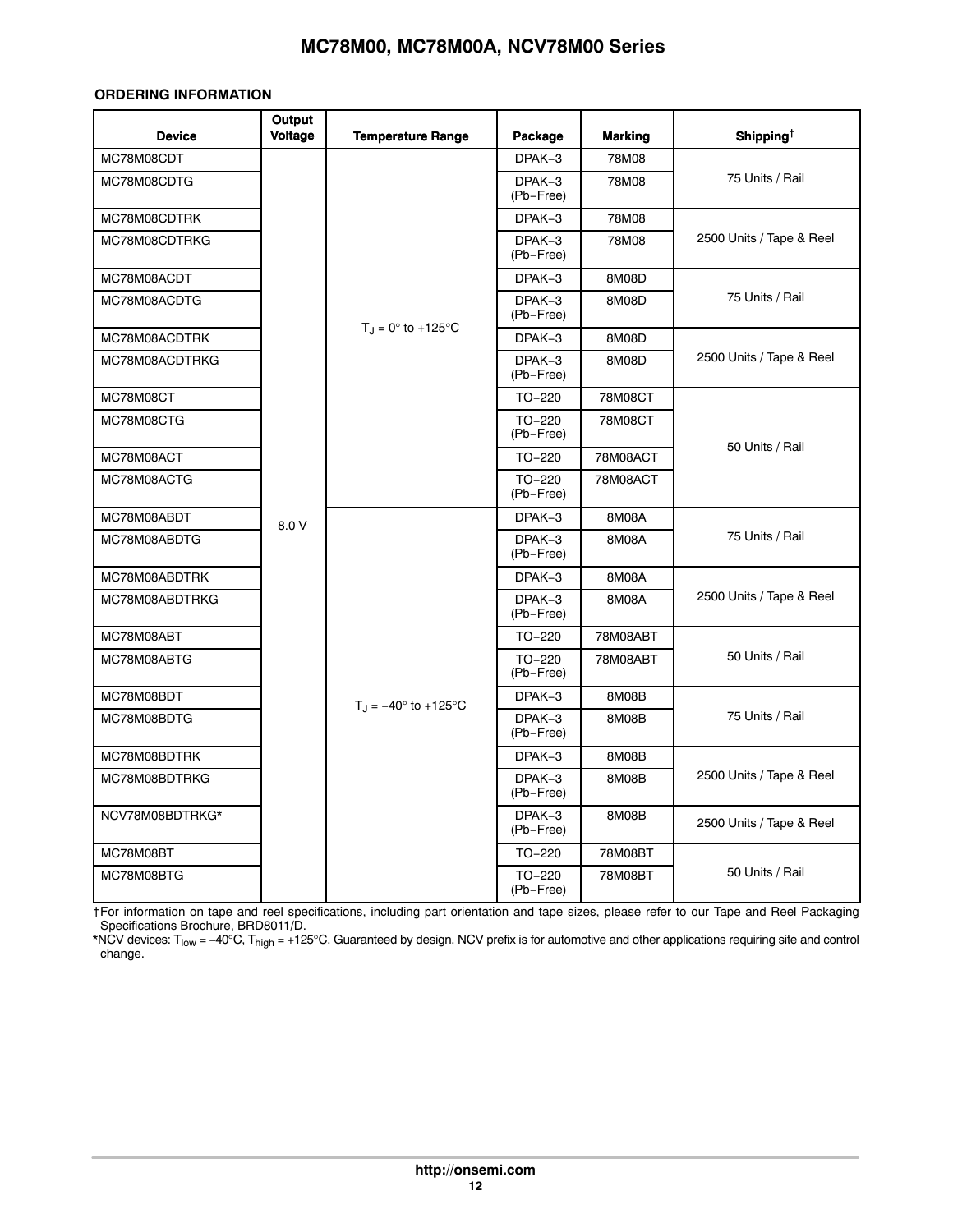# **ORDERING INFORMATION**

| <b>Device</b> | Output<br>Voltage | <b>Temperature Range</b>               | Package             | <b>Marking</b> | Shipping <sup>†</sup>    |
|---------------|-------------------|----------------------------------------|---------------------|----------------|--------------------------|
| MC78M09CDT    |                   |                                        | $DPAK-3$            | 78M09          | 75 Units / Rail          |
| MC78M09CDTG   |                   |                                        | DPAK-3<br>(Pb-Free) | 78M09          | 75 Units / Rail          |
| MC78M09CDTRK  |                   |                                        | DPAK-3              | 78M09          | 2500 Units / Tape & Reel |
| MC78M09CDTRKG |                   | $T_{\rm d} = 0^{\circ}$ to +125°C      | DPAK-3<br>(Pb-Free) | 78M09          | 2500 Units / Tape & Reel |
| MC78M09CT     |                   |                                        | TO-220              | 78M09CT        | 50 Units / Rail          |
| MC78M09CTG    | 9.0V              |                                        | TO-220<br>(Pb-Free) | 78M09CT        | 50 Units / Rail          |
| MC78M09BDT    |                   |                                        | DPAK-3              | 8M09B          | 75 Units / Rail          |
| MC78M09BDTG   |                   |                                        | DPAK-3<br>(Pb-Free) | 8M09B          | 75 Units / Rail          |
| MC78M09BDTRK  |                   | $T_{\text{H}} = -40^{\circ}$ to +125°C | DPAK-3              | 8M09B          | 2500 Units / Tape & Reel |
| MC78M09BDTRKG |                   |                                        | DPAK-3<br>(Pb-Free) | 8M09B          | 2500 Units / Tape & Reel |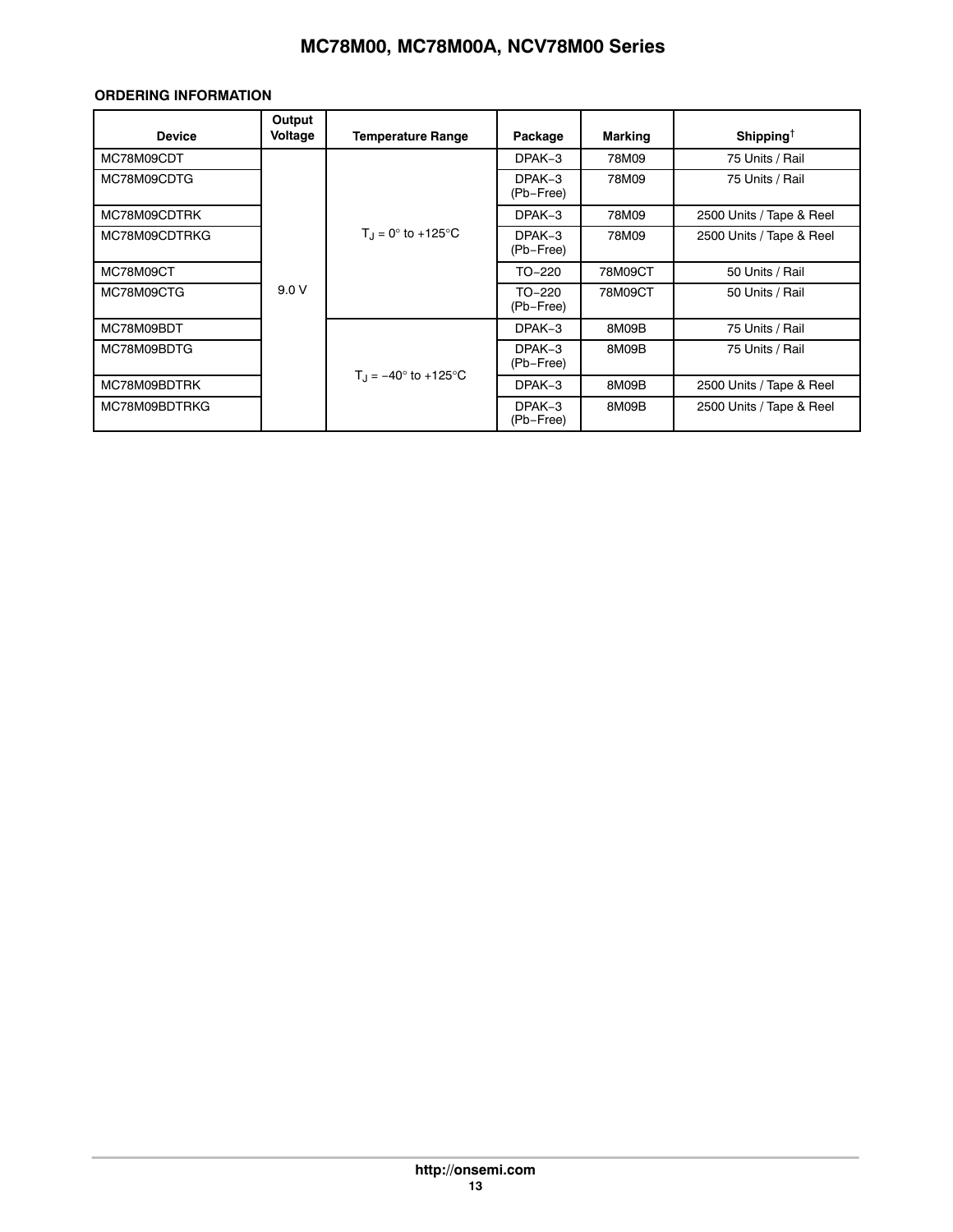# **ORDERING INFORMATION**

| <b>Device</b>   | Output<br><b>Voltage</b> | <b>Temperature Range</b>                                                 | Package             | <b>Marking</b> | Shipping <sup>†</sup>    |
|-----------------|--------------------------|--------------------------------------------------------------------------|---------------------|----------------|--------------------------|
| MC78M12CDT      |                          |                                                                          | DPAK-3              | 78M12          |                          |
| MC78M12CDTG     |                          | $T_{\rm J} = 0^{\circ}$ to +125°C<br>$T_{\rm J} = -40^{\circ}$ to +125°C | DPAK-3<br>(Pb-Free) | 78M12          | 75 Units / Rail          |
| MC78M12CDTT5G   |                          |                                                                          | DPAK-3<br>(Pb-Free) | 78M12          |                          |
| MC78M12CDTRK    |                          |                                                                          | DPAK-3              | 78M12          | 2500 Units / Tape & Reel |
| MC78M12CDTRKG   |                          |                                                                          | DPAK-3<br>(Pb-Free) | 78M12          |                          |
| MC78M12ACDT     |                          |                                                                          | DPAK-3              | 8M12D          |                          |
| MC78M12ACDTG    |                          |                                                                          | DPAK-3<br>(Pb-Free) | 8M12D          | 75 Units / Rail          |
| MC78M12ACDTRK   |                          |                                                                          | DPAK-3              | 8M12D          |                          |
| MC78M12ACDTRKG  |                          |                                                                          | DPAK-3<br>(Pb-Free) | 8M12D          | 2500 Units / Tape & Reel |
| MC78M12CT       |                          |                                                                          | $TO-220$            | 78M12CT        |                          |
| MC78M12CTG      |                          |                                                                          | TO-220              | 78M12CT        |                          |
| MC78M12ACT      |                          |                                                                          | $TO-220$            | 78M12ACT       | 50 Units / Rail          |
| MC78M12ACTG     |                          |                                                                          | TO-220<br>(Pb-Free) | 78M12ACT       |                          |
| MC78M12ABDT     |                          | 12V                                                                      | DPAK-3              | 8M12A          | 75 Units / Rail          |
| MC78M12ABDTG    |                          |                                                                          | DPAK-3<br>(Pb-Free) | 8M12A          |                          |
| MC78M12ABDTRK   |                          |                                                                          | DPAK-3              | 8M12A          | 2500 Units / Tape & Reel |
| MC78M12ABDTRKG  |                          |                                                                          | DPAK-3<br>(Pb-Free) | 8M12A          |                          |
| MC78M12ABT      |                          |                                                                          | $TO-220$            | 78M12ABT       |                          |
| MC78M12ABTG     |                          |                                                                          | TO-220<br>(Pb-Free) | 78M12ABT       | 50 Units / Rail          |
| MC78M12BDT      |                          |                                                                          | DPAK-3              | 8M12B          |                          |
| MC78M12BDTG     |                          |                                                                          | DPAK-3<br>(Pb-Free) | 8M12B          | 75 Units / Rail          |
| MC78M12BDTRK    |                          |                                                                          | DPAK-3              | 8M12B          |                          |
| MC78M12BDTRKG   |                          |                                                                          | DPAK-3<br>(Pb-Free) | 8M12B          | 2500 Units / Tape & Reel |
| NCV78M12BDTRK*  |                          |                                                                          | DPAK-3              | 8M12B          |                          |
| NCV78M12BDTRKG* |                          |                                                                          | DPAK-3<br>(Pb-Free) | 8M12B          | 2500 Units / Tape & Reel |
| MC78M12BT       |                          |                                                                          | TO-220              | 78M12BT        |                          |
| MC78M12BTG      |                          |                                                                          | TO-220<br>(Pb-Free) | 78M12BT        | 50 Units / Rail          |

†For information on tape and reel specifications, including part orientation and tape sizes, please refer to our Tape and Reel Packaging Specifications Brochure, BRD8011/D.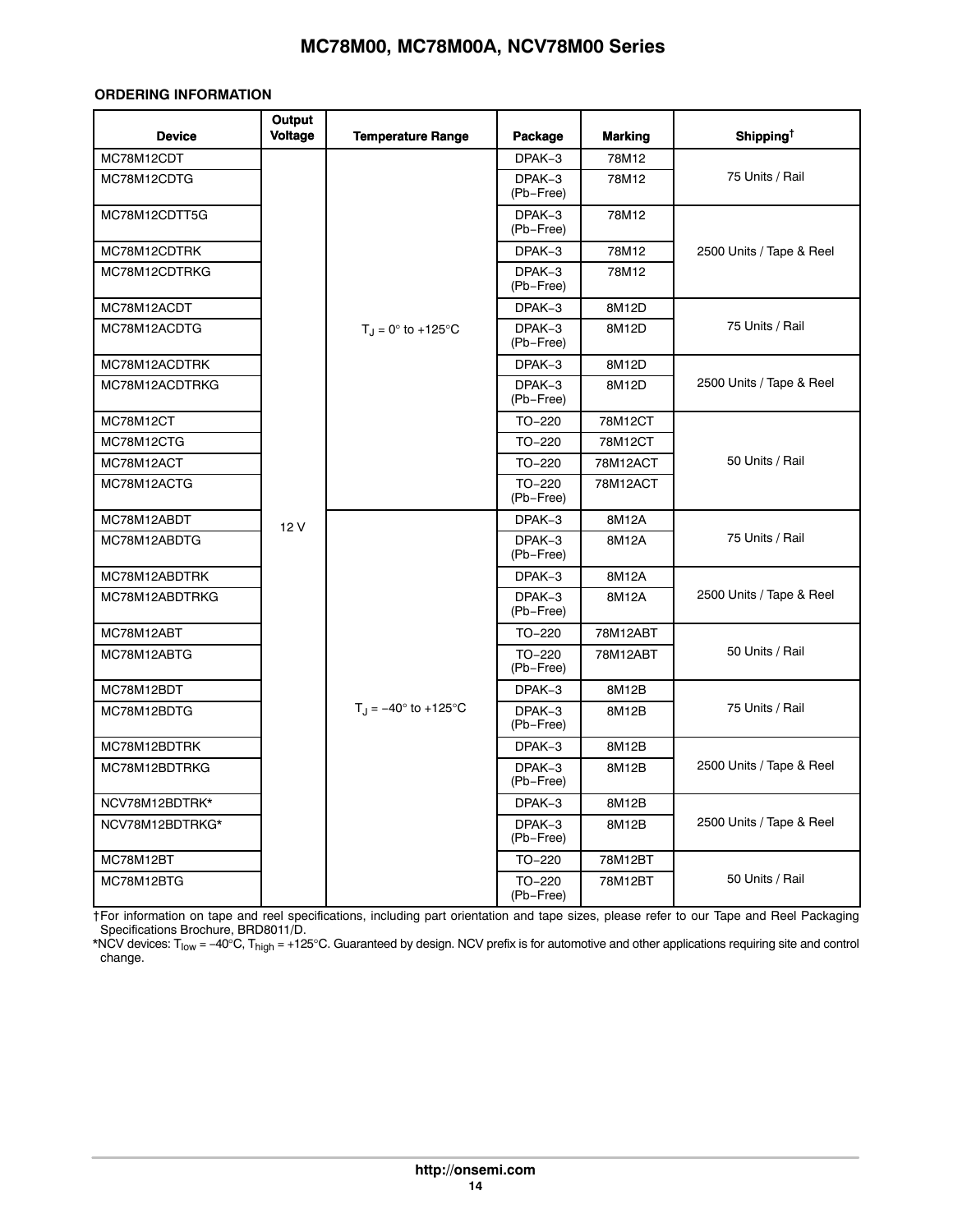# **ORDERING INFORMATION**

| <b>Device</b>  | Output<br>Voltage | <b>Temperature Range</b>      | Package               | <b>Marking</b> | Shipping <sup><math>\dagger</math></sup> |
|----------------|-------------------|-------------------------------|-----------------------|----------------|------------------------------------------|
| MC78M15CDT     |                   |                               | DPAK-3                | 78M15          |                                          |
| MC78M15CDTG    |                   |                               | DPAK-3<br>(Pb-Free)   | 78M15          | 75 Units / Rail                          |
| MC78M15CDTT5G  |                   |                               | DPAK-3<br>(Pb-Free)   | 78M15          |                                          |
| MC78M15CDTRK   |                   |                               | DPAK-3                | 78M15          | 2500 Units / Tape & Reel                 |
| MC78M15CDTRKG  |                   |                               | DPAK-3<br>(Pb-Free)   | 78M15          |                                          |
| MC78M15ACDT    |                   |                               | DPAK-3                | 8M15D          | 75 Units / Rail                          |
| MC78M15ACDTG   |                   | $T_J = 0^\circ$ to +125°C     | DPAK-3<br>(Pb-Free)   | 8M15D          |                                          |
| MC78M15ACDTRK  |                   |                               | DPAK-3                | 8M15D          |                                          |
| MC78M15ACDTRKG |                   |                               | DPAK-3<br>(Pb-Free)   | 8M15D          | 2500 Units / Tape & Reel                 |
| MC78M15CT      |                   |                               | TO-220                | 78M15CT        |                                          |
| MC78M15CTG     |                   |                               | TO-220<br>(Pb-Free)   | 78M15CT        | 50 Units / Rail                          |
| MC78M15ACT     |                   |                               | TO-220                | 78M15ACT       |                                          |
| MC78M15ACTG    |                   |                               | TO-220<br>(Pb-Free)   | 78M15ACT       |                                          |
| MC78M15ABDT    | 15 V              |                               | DPAK-3                | 8M15A          | 75 Units / Rail                          |
| MC78M15ABDTG   |                   |                               | DPAK-3<br>(Pb-Free)   | 8M15A          |                                          |
| MC78M15ABDTRK  |                   |                               | DPAK-3                | 8M15A          | 2500 Units / Tape & Reel                 |
| MC78M15ABDTRKG |                   |                               | DPAK-3<br>(Pb-Free)   | 8M15A          |                                          |
| MC78M15ABT     |                   |                               | TO-220                | 78M15ABT       |                                          |
| MC78M15ABTG    |                   |                               | TO-220<br>(Pb-Free)   | 78M15ABT       | 50 Units / Rail                          |
| MC78M15BDT     |                   |                               | DPAK-3                | 8M15B          |                                          |
| MC78M15BDTG    |                   | $T_J = -40^{\circ}$ to +125°C | DPAK-3<br>(Pb-Free)   | 8M15B          | 75 Units / Rail                          |
| NCV78M15BDTG*  |                   |                               | DPAK-3<br>(Pb-Free)   | 8M15B          | 75 Units / Rail                          |
| MC78M15BDTRK   |                   |                               | DPAK-3                | 8M15B          |                                          |
| MC78M15BDTRKG  |                   |                               | DPAK-3<br>(Pb-Free)   | 8M15B          | 2500 Units / Tape & Reel                 |
| MC78M15BT      |                   |                               | TO-220                | 78M15BT        |                                          |
| MC78M15BTG     |                   |                               | $TO-220$<br>(Pb-Free) | 78M15BT        | 50 Units / Rail                          |

†For information on tape and reel specifications, including part orientation and tape sizes, please refer to our Tape and Reel Packaging Specifications Brochure, BRD8011/D.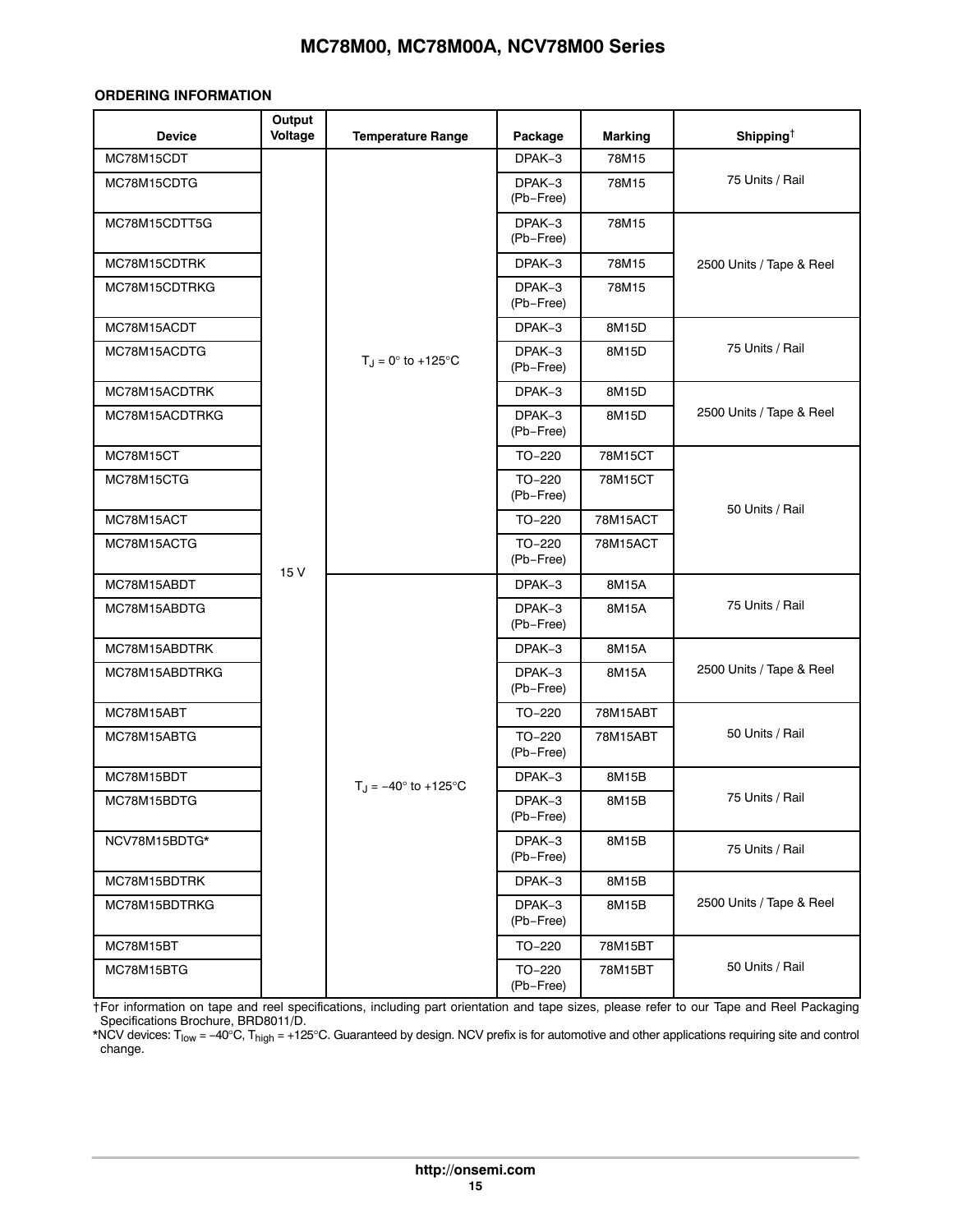# **ORDERING INFORMATION**

| <b>Device</b> | Output<br>Voltage | <b>Temperature Range</b>               | Package               | <b>Marking</b> | Shipping <sup><math>\dagger</math></sup> |
|---------------|-------------------|----------------------------------------|-----------------------|----------------|------------------------------------------|
| MC78M18CDT    |                   |                                        | DPAK-3                | 78M18          |                                          |
| MC78M18CDTG   |                   |                                        | DPAK-3<br>(Pb-Free)   | 78M18          | 75 Units / Rail                          |
| MC78M18CDTRK  |                   |                                        | DPAK-3                | 78M18          |                                          |
| MC78M18CDTRKG |                   | $T_{\rm d} = 0^{\circ}$ to +125°C      | DPAK-3<br>(Pb-Free)   | 78M18          | 2500 Units / Tape & Reel                 |
| MC78M18CT     | 18 V              |                                        | $TO-220$              | 78M18CT        |                                          |
| MC78M18CTG    |                   |                                        | $TO-220$<br>(Pb-Free) | 78M18CT        |                                          |
| MC78M18BT     |                   | $T_{\text{H}} = -40^{\circ}$ to +125°C | TO-220                | 78M18BT        | 50 Units / Rail                          |
| MC78M18BTG    |                   |                                        | $TO-220$<br>(Pb-Free) | 78M18BT        |                                          |
| MC78M20CT     |                   |                                        | $TO-220$              | 78M20CT        |                                          |
| MC78M20CTG    | 20 V              | $T_{\rm J} = 0^{\circ}$ to +125°C      | $TO-220$<br>(Pb-Free) | 78M20CT        |                                          |
| MC78M20BT     |                   | $T_{\rm J} = -40^{\circ}$ to +125°C    | $TO-220$              | 78M20BT        |                                          |
| MC78M24CT     |                   |                                        | $TO-220$              | 78M24CT        | 50 Units / Rail                          |
| MC78M24CTG    | 24 V              | $T_J = 0^\circ$ to +125°C              | TO-220<br>(Pb-Free)   | 78M24CT        |                                          |
| MC78M24BT     |                   |                                        | $TO-220$              | 78M24BT        |                                          |
| MC78M24BTG    |                   | $T_{\rm d} = -40^{\circ}$ to +125°C    | $TO-220$<br>(Pb-Free) | 78M24BT        |                                          |

†For information on tape and reel specifications, including part orientation and tape sizes, please refer to our Tape and Reel Packaging Specifications Brochure, BRD8011/D.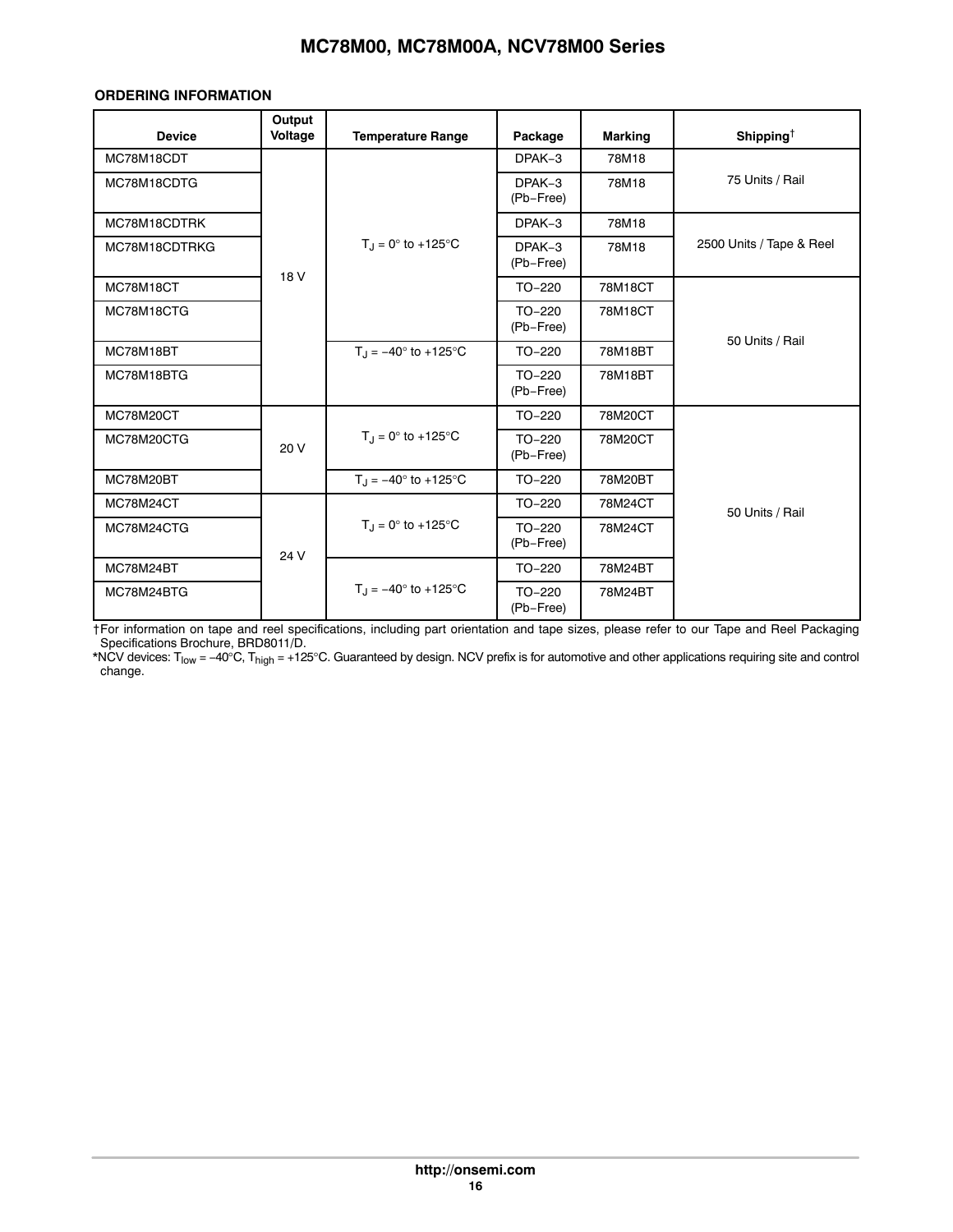# **PACKAGE DIMENSIONS**

**DPAK−3 DT SUFFIX**



NOTES:

- 
- 1. DIMENSIONING AND TOLERANCING PER ASME<br>Y14.5M, 1994.<br>2. CONTROLLING DIMENSION: INCHES.<br>3. THERMAL PAD CONTOUR OPTIONAL WITHIN DI-
- MENSIONS b3, L3 and Z. 4. DIMENSIONS D AND E DO NOT INCLUDE MOLD FLASH, PROTRUSIONS, OR BURRS. MOLD FLASH, PROTRUSIONS, OR GATE BURRS SHALL
- 
- NOT EXCEED 0.006 INCHES PER SIDE.<br>5. DIMENSIONS D AND E ARE DETERMINED AT THE<br>OUTERMOST EXTREMES OF THE PLASTIC BODY.<br>6. DATUMS A AND B ARE DETERMINED AT DATUM

| FLANE FL |            |               |             |       |  |  |  |
|----------|------------|---------------|-------------|-------|--|--|--|
|          |            | <b>INCHES</b> | MILLIMETERS |       |  |  |  |
| DIM      | <b>MIN</b> | MAX           | MIN         | MAX   |  |  |  |
| А        | 0.086      | 0.094         | 2.18        | 2.38  |  |  |  |
| A1       | 0.000      | 0.005         | 0.00        | 0.13  |  |  |  |
| b        | 0.025      | 0.035         | 0.63        | 0.89  |  |  |  |
| b2       | 0.030      | 0.045         | 0.76        | 1.14  |  |  |  |
| b3       | 0.180      | 0.215         | 4.57        | 5.46  |  |  |  |
| c        | 0.018      | 0.024         | 0.46        | 0.61  |  |  |  |
| c2       | 0.018      | 0.024         | 0.46        | 0.61  |  |  |  |
| D        | 0.235      | 0.245         | 5.97        | 6.22  |  |  |  |
| E        | 0.250      | 0.265         | 6.35        | 6.73  |  |  |  |
| e        | 0.090 BSC  |               | 2.29 BSC    |       |  |  |  |
| н        | 0.370      | 0.410         | 9.40        | 10.41 |  |  |  |
| L        | 0.055      | 0.070         | 1.40        | 1.78  |  |  |  |
| L1       |            | 0.108 REF     | 2.74 REF    |       |  |  |  |
| L2       | 0.020 BSC  |               | 0.51 BSC    |       |  |  |  |
| L3       | 0.035      | 0.050         | 0.89        | 1.27  |  |  |  |
| L4       |            | 0.040         |             | 1.01  |  |  |  |
| z        | 0.155      |               | 3.93        |       |  |  |  |

### **SOLDERING FOOTPRINT\***



\*For additional information on our Pb−Free strategy and soldering details, please download the ON Semiconductor Soldering and Mounting Techniques Reference Manual, SOLDERRM/D.